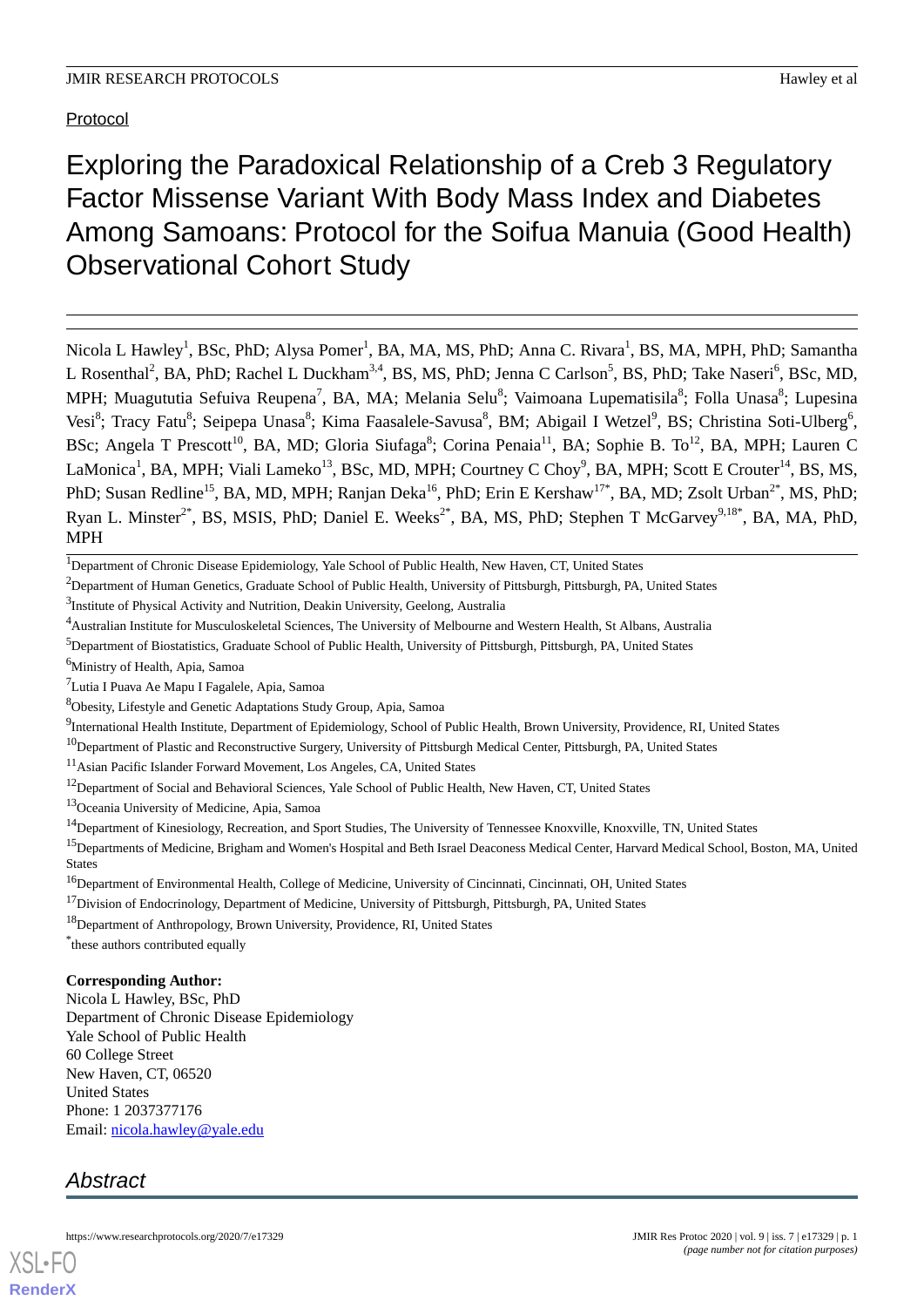**Background:** The prevalence of obesity and diabetes in Samoa, like many other Pacific Island nations, has reached epidemic proportions. Although the etiology of these conditions can be largely attributed to the rapidly changing economic and nutritional environment, a recently identified genetic variant, rs373863828 (CREB 3 regulatory factor, CREBRF: c.1370G>A p.[R457Q]) is associated with increased odds of obesity, but paradoxically, decreased odds of diabetes.

**Objective:** The overarching goal of the Soifua Manuia (Good Health) study was to precisely characterize the association of the *CREBRF* variant with metabolic (body composition and glucose homeostasis) and behavioral traits (dietary intake, physical activity, sleep, and weight control behaviors) that influence energy homeostasis in 500 adults.

**Methods:** A cohort of adult Samoans who participated in a genome-wide association study of adiposity in Samoa in 2010 was followed up, based on the presence or absence of the *CREBRF* variant, between August 2017 and March 2019. Over a period of 7-10 days, each participant completed the main study protocol, which consisted of anthropometric measurements (weight, height, circumferences, and skinfolds), body composition assessment (bioelectrical impedance and dual-energy x-ray absorptiometry), point-of-care glycated hemoglobin measurement, a fasting blood draw and oral glucose tolerance test, urine collection, blood pressure measurement, hand grip strength measurement, objective physical activity and sleep apnea monitoring, and questionnaire measures (eg, health interview, cigarette and alcohol use, food frequency questionnaire, socioeconomic position, stress, social support, food and water insecurity, sleep, body image, and dietary preferences). In January 2019, a subsample of the study participants (n=118) completed a buttock fat biopsy procedure to collect subcutaneous adipose tissue samples.

**Results:** Enrollment of 519 participants was completed in March 2019. Data analyses are ongoing, with results expected in 2020 and 2021.

**Conclusions:** While the genetic variant rs373863828, in CREBRF, has the largest known effect size of any identified common obesity gene, very little is currently understood about the mechanisms by which it confers increased odds of obesity but paradoxically lowered odds of type 2 diabetes. The results of this study will provide insights into how the gene functions on a whole-body level, which could provide novel targets to prevent or treat obesity, diabetes, and associated metabolic disorders. This study represents the human arm of a comprehensive and integrated approach involving humans as well as preclinical models that will provide novel insights into metabolic disease.

**International Registered Report Identifier (IRRID):** RR1-10.2196/17329

*(JMIR Res Protoc 2020;9(7):e17329)* doi: [10.2196/17329](http://dx.doi.org/10.2196/17329)

## **KEYWORDS**

cohort studies; CREBRF; type 2 diabetes; obesity; Samoa

# *Introduction*

## **Background**

As is now the case in many Pacific Island nations, the prevalence of obesity and diabetes in Samoa have reached epidemic proportions. In 2013 (the most recent estimates), 41.2% of men and 65.1% of women could be classified as having obesity based on Polynesian-specific body mass index (BMI) cutoff points  $(>= 32 \text{ kg/m}^2)$  [[1\]](#page-12-0). Data from the same survey indicated that type 2 diabetes mellitus was present in 19.6% of men and 19.5% of women and projections suggest that the proportion of the population with diabetes may exceed 26% by 2020 [\[1](#page-12-0)].

The underlying etiology of the rapidly increasing prevalence of obesity and related cardiometabolic disorders in the Pacific generally [\[2](#page-12-1),[3\]](#page-12-2), and Samoa specifically [\[1](#page-12-0)], can be attributed in large part to the rapidly changing economic and nutritional environment. While energy availability, often in the form of calorie-dense, nutrient-poor, imported foods has increased rapidly in recent decades [[4\]](#page-12-3), opportunities for subsistence agriculture-related physical activity have simultaneously declined, resulting in chronic positive energy balance and associated metabolic disease. Perhaps compounding the effect of the changing nutritional and physical activity environment, however, is a recently identified genetic variant, rs373863828 (CREB 3 regulatory factor, *CREBRF*: c.1370G>A p.[R457Q]),

[XSL](http://www.w3.org/Style/XSL)•FO **[RenderX](http://www.renderx.com/)**

which is associated with increased odds of obesity, but paradoxically, decreased odds of diabetes [\[5](#page-12-4)].

The *CREBRF* missense variant (*CREBRF*), first identified in a genome-wide association study (GWAS) we conducted in 2010 [[5\]](#page-12-4), is common among Samoans (minor allele frequency=0.259) and has a larger effect on BMI than any previously identified common genetic variant. The minor allele (A) is associated with greater average adult BMI of 1.36  $\text{kg/m}^2$  per copy, an effect size approximately 3-fold greater than variation near *FTO* (0.39  $\text{kg/m}^2$  per copy) [\[6](#page-12-5)]. Interestingly, however, the higher-BMI allele is associated with *decreased* odds of type 2 diabetes and *lower* fasting serum glucose levels. Several studies in New Zealand Māori and Pacific Islanders (Tongans, Cook Islanders, and Niueans) have recently replicated these findings [[7-](#page-12-6)[11\]](#page-12-7), demonstrating comparable minor allele frequencies and reproducing the incongruent effects on BMI and type 2 diabetes. The variant is nearly absent in non-Pacific Islanders (14 alleles in 198,121 individuals, allele frequency=0.00004 in BRAVO and the Genome Aggregation Database (gnomAD) combined) [[12,](#page-12-8)[13\]](#page-12-9).

Findings from mouse cell models indicate that the *CREBRF* genetic variant plays a role in both adipogenesis and improving cell survival under starvation conditions [\[5](#page-12-4)]. It appears to function by reducing energy substrate utilization for basic cellular processes and reallocating energy to lipid storage, perhaps functioning as a "thrifty gene" [[5\]](#page-12-4). How the gene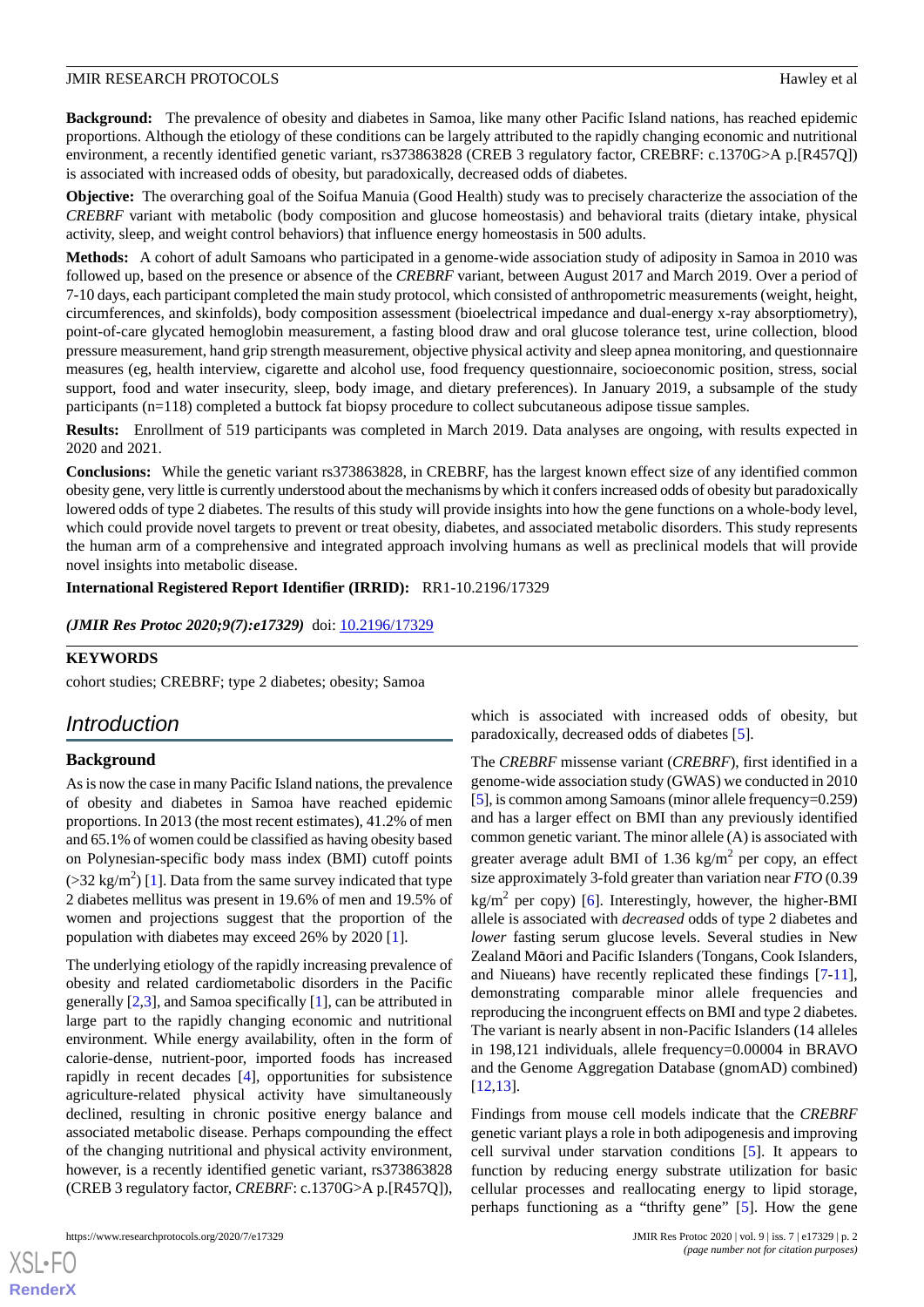functions on a whole-body level and the underlying explanation for its paradoxical association with obesity and diabetes, however, remains unknown.

### **Objectives**

The overarching goal of this study was to precisely characterize the impact of the *CREBRF* variant on metabolic (body composition and glucose homeostasis) and behavioral traits (dietary intake, physical activity, sleep, and weight control behaviors) that influence energy homeostasis in 500 adults. Specifically, we aimed to (1) determine if the *CREBRF* variant's paradoxical association with BMI and diabetes could be explained by the amount (total fat mass) and distribution of adiposity (subcutaneous relative to visceral or central versus peripheral); (2) determine the association of the *CREBRF* variant with measures of glucose homeostasis and insulin action; (3) explore gene-environment interactions among the *CREBRF* variant and dietary intake, physical activity, and other behavioral traits; and (4) understand how the *CREBRF* variant influences metabolic homeostasis and gene expression in human adipose tissue.

# *Methods*

## **Study Design**

The Soifua Manuia (*Good Health* in Samoan) study described here follows a cohort of adult Samoans who participated in a GWAS of adiposity in Samoa in 2010 and who were followed up, based on the presence or absence of the *CREBRF* genetic variant, between August 2017 and March 2019. The recruitment procedures and protocols associated with the 2010 GWAS study have been described in detail previously [\[14](#page-12-10)]. *This study protocol describes the procedures used during the 2017-2019 interaction with study participants***.**

The study underwent initial and annual continuing ethical review by institutional review boards (IRBs) at Yale and Brown Universities (there was a reliance agreement between Brown and Yale, with Yale serving as the IRB of record, IRB #1604017547). Data analysis activities at the University of Pittsburgh were reviewed by their IRB and were determined to be exempt (IRB #PRO16040077) based on their receipt of only deidentified data. The PartnersHealth Office of Research approved protocols for sleep apnea studies, and all aspects of the protocol were reviewed and approved by the Health Research Committee of the Samoan Ministry of Health. All participants provided written informed consent for their participation.

## **Setting**

Samoa is an independent Pacific Island nation consisting of 2 large (*Upolu and Savai'i*) and several smaller islands. The majority of the Samoan population is rural (81%), and 78% are residents on the island of *Upolu* [\[15](#page-12-11)], which is divided into 3 census regions: the Apia urban area (AUA), Northwest Upolu (NWU), and the rest of Upolu (ROU).

Classified as an upper middle-income economy by the World Bank, Samoa's gross national income was US \$4120 per capita in 2017 [[16\]](#page-12-12), and the country ranked 104 out of 188 globally based on the Human Development Index (HDI value=0.704)

[[17\]](#page-12-13). In 2017, the population of Samoa was 195,352, with an anticipated annual growth rate of 0.9%. Life expectancy at birth in 2016 was 78 for women and 72 for men [[18\]](#page-12-14).

#### **Participants**

Participants included in the 2017-2019 Soifua Manuia study were purposively recruited to study genetic and environmental influences on adiposity and cardiometabolic health. Specifically, we aimed to recruit a sample of 500 participants, with equal numbers of men and women, 100 of whom had 2 copies of the *CREBRF* minor/risk allele (AA), 200 of whom had one copy (AG), and 200 of whom had zero copies (GG). We carried out this nonrepresentative sampling by genotype to have higher power to detect contrasts between the genotype groups, while recognizing what was feasible in terms of recruitment given the overall rarity of the AA genotype in the population.

*CREBRF* genotypes were determined based on participants' data from the 2010 GWAS study [[5,](#page-12-4)[14](#page-12-10)]. The original eligibility criteria for the GWAS study included Samoan ethnicity (which was determined based on participant report that they had 4 Samoan grandparents), were aged 24.5 years to less than 65 years, nonpregnant, and had no physical or cognitive impairment that would prohibit completion of study procedures. To create a list of potential participants to be recruited for the 2017-2019 follow-up a number of selection criteria were applied to the 2010 data ([Figure 1](#page-4-0)): only participants who consented in 2010 to being recontacted for additional research studies were included; participants must have had genotype data from the 2010 study and complete data on key outcomes of interest (BMI and serum glucose levels) and must have been resident on the island of Upolu (because study equipment could not be transported to the less developed and less densely populated island of Savai'i, where 9 of 33 of the 2010 GWAS villages were located). Then, kinship estimates were used (GenABEL [[19\]](#page-12-15)) to restrict the sample to those who were only minimally related to one another (less than first cousins, maximum kinship estimate 6.01%) because reducing the genetic correlation among the sampled individuals increases the effective population size. From this sample, individuals with the AA genotype were prioritized for recruitment. Early on in recruitment, we attempted to recruit 2 AG genotype and 2 GG genotype individuals for each recruited AA genotype individual, matching on sex, age within 5 years, and census region. Halfway through the recruitment, this protocol was adjusted to allow for faster recruitment, prioritizing AA and AG genotype individuals without explicitly matching. In this system, target recruitment lists were generated from the list of unrelated individuals and participants were recruited until the desired sample size for each genotype group within sex was achieved.

Recruitment occurred between August 2017 and March 2019 from 23 villages on the island of Upolu (8 urban [AUA], 7 periurban [NWU], and 8 rural [ROU]). After government and village-level permissions were granted, Samoan research assistants (2 out of 4 of whom had assisted with the 2010 GWAS study) used phone calls and visits to the participants' 2010 villages of residence to relocate participants. Village leadership (village mayors and women's committee members) assisted research staff in locating participants' homes. If a participant

 $XS$  • FO **[RenderX](http://www.renderx.com/)**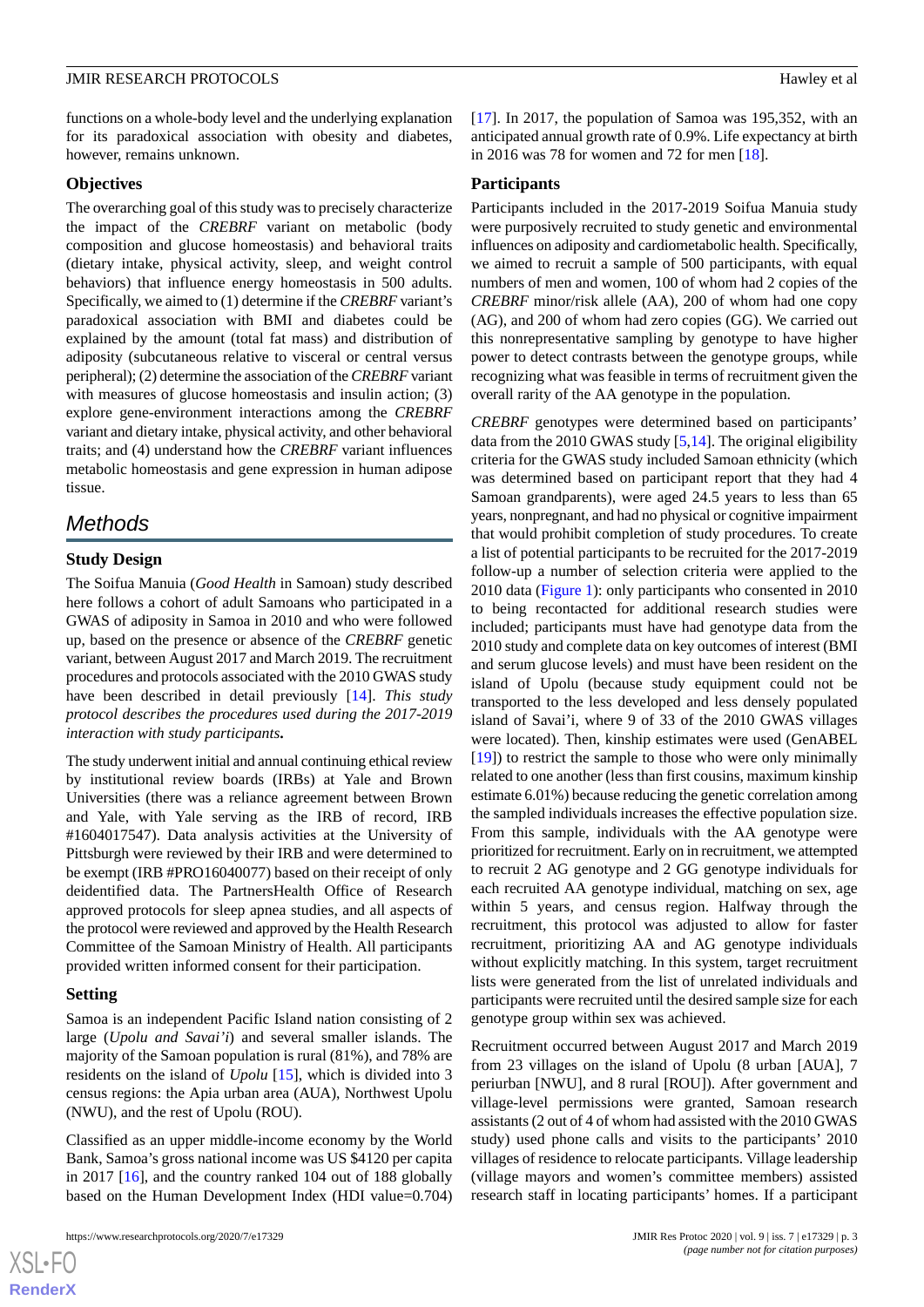could not be located, the reason was noted [\(Figure 1\)](#page-4-0). In the case of participant death, a death certificate was requested from the Samoa Bureau of Statistics to document the cause.

During visits to participants' homes, research staff provided detailed information about the purpose of the 2017-2019 follow-up study and its protocols, gained written informed consent from all participants (including permission to link their 2017-2019 phenotype data with their 2010 data, which had been shared with the database of Genotypes and Phenotypes (dbGap) [[20\]](#page-12-16)), and screened the participants for eligibility. The same eligibility criteria were applied in 2017-2019 as in 2010 [[14\]](#page-12-10); pregnant women were excluded, as were those who had developed physical or cognitive impairments preventing full participation in study procedures. Additional exclusion criteria included having given birth in the past 6 months or current lactation, ongoing use of weight loss medications, weight loss surgery, or significant recent weight loss (>5% of body weight in the past year). Seven to nine years after their original participation in the 2010 GWAS study, participants' age ranged from 30.7 years to 72.7 years. A total of 519 participants agreed to participate in the study ([Figure 1\)](#page-4-0): 94 participants with the AA *CREBRF* genotype, 201 with the AG genotype, and 224 with the GG genotype.

# **Study Procedures**

Willing and eligible participants completed study activities over the course of 7-10 days. Two in-person visits took place, one in the participant's home and the other 7-10 days later in the Obesity, Lifestyle, and Genetic Adaptations (OLaGA; *n*. *life* in Samoan) research laboratory, located in the capital city of Apia, and research assistants contacted participants once by phone between the in-person visits. During the home visit, research assistants collected height, weight, hemoglobin (for assessment of anemia), administered a number of questionnaires, and initiated an accelerometer-based device, which participants wore to objectively measure physical activity for at least seven days before their visit to the OLaGA laboratory. Remaining study procedures were completed during the laboratory visit. A subsample of participants provided a subcutaneous buttock fat biopsy, which was collected at a separate research visit in January 2019. Participants were compensated for time spent completing the protocol, receiving 75 Western Samoan Tala (WST; approximately US \$28) for their participation as well as a 10 WST phone card to allow them to complete dietary recalls by telephone. [Table 1](#page-5-0) provides an overview of the study activities and their timing, and each of the procedures are described in detail below.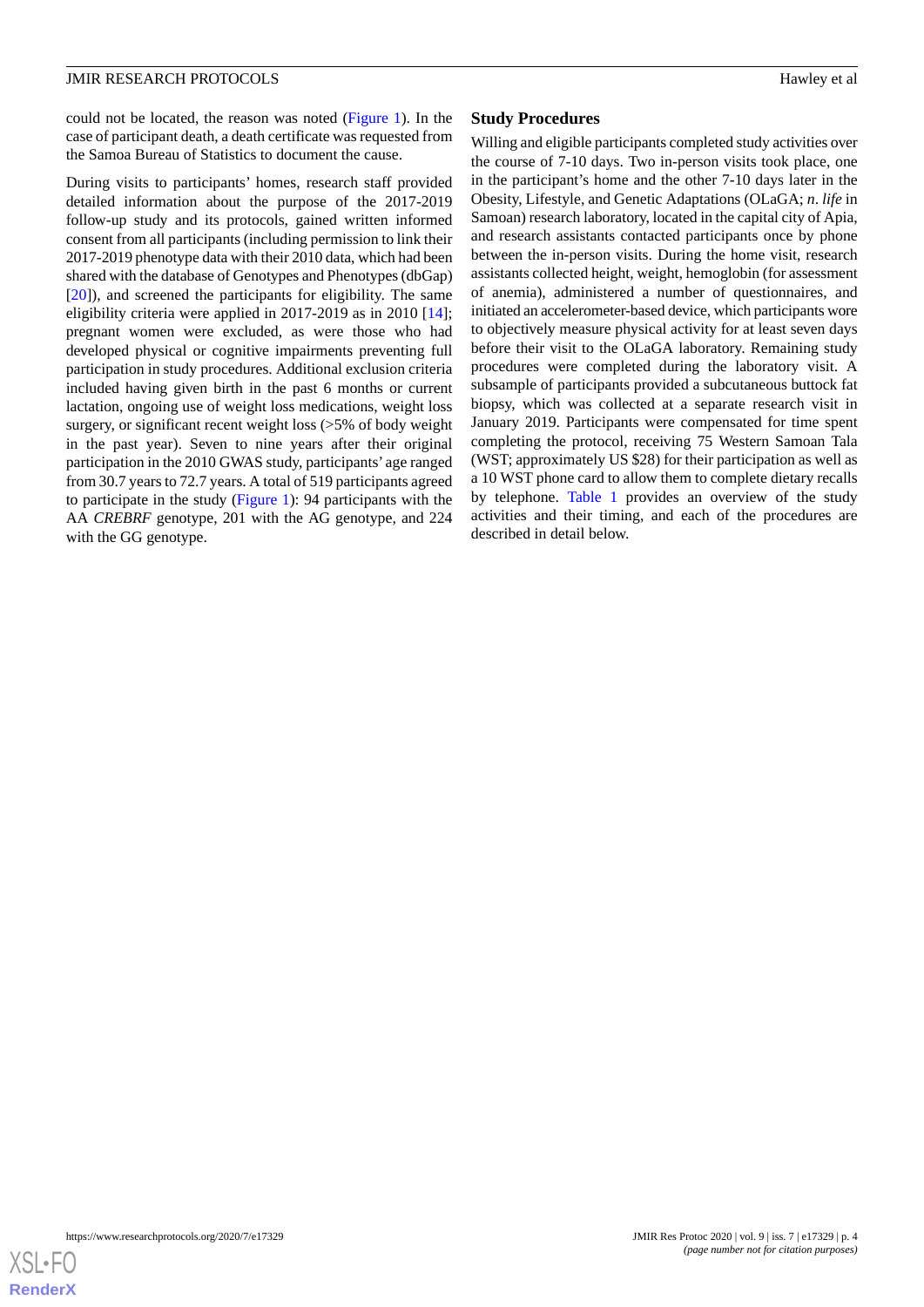# **JMIR RESEARCH PROTOCOLS** Hawley et al

<span id="page-4-0"></span>**Figure 1.** Consolidated Standards of Reporting Trials diagram describing recruitment into the Soifua Manuia study and completion of study procedures. GWAS: genome-wide association study;  $HbA<sup>1c</sup>$ : glycated hemoglobin.



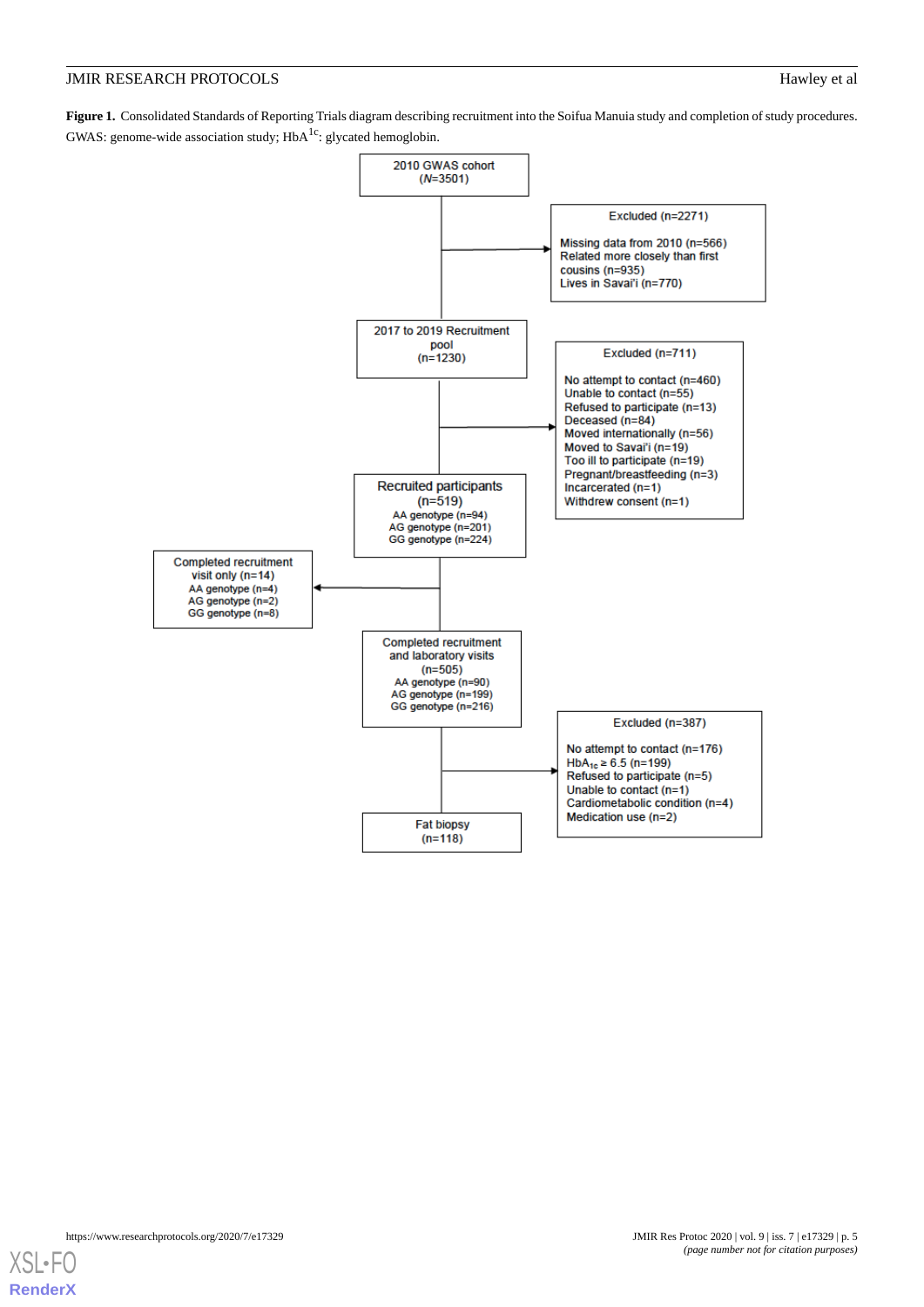# **JMIR RESEARCH PROTOCOLS** Hawley et al.

<span id="page-5-0"></span>**Table 1.** Summary of the Soifua Manuia study procedures.

| Measures                                                         | 2010                     | Home visit, 2017-<br>2019               | Laboratory visit, 2017-<br>2019 | Fat biopsy visit,<br>2019 |
|------------------------------------------------------------------|--------------------------|-----------------------------------------|---------------------------------|---------------------------|
| <b>Anthropometric measures</b>                                   |                          |                                         |                                 |                           |
| Weight                                                           | $\mathbf{X}^{\text{a}}$  | X                                       | $\mathbf X$                     | $\mathbf X$               |
| Height                                                           | X                        | $\mathbf X$                             | X                               | X                         |
| Circumferences (midupper arm, abdominal, hip, and midcalf)       | X                        | $\overline{\phantom{a}}^{\phantom{a}b}$ | $\mathbf X$                     |                           |
| Skinfold thicknesses (forearm, tricep, subscapular, abdominal, X |                          |                                         | $\mathbf X$                     |                           |
| and suprailiac)                                                  |                          |                                         |                                 |                           |
| <b>Body composition</b>                                          |                          |                                         |                                 |                           |
| $\mathbf{BIA}^\mathrm{c}$                                        | X                        |                                         | X                               |                           |
| $DXAd$ (total body, lumbar spine, hip, and forearm)              |                          |                                         | $\mathbf X$                     |                           |
| Blood pressure and hand grip strength                            |                          |                                         |                                 |                           |
| Blood pressure and heart rate                                    | $\mathbf X$              |                                         | $\mathbf X$                     |                           |
| Hand grip strength                                               |                          |                                         | $\mathbf X$                     |                           |
| <b>Biospecimen collection</b>                                    |                          |                                         |                                 |                           |
| Hemoglobin                                                       |                          | $\mathbf X$                             |                                 |                           |
| Point-of-care $HbA_{1c}^e$                                       |                          |                                         | $\mathbf X$                     | X                         |
| Point-of-care fasting blood glucose                              | X                        |                                         | X                               |                           |
| Serum                                                            | $\mathbf X$              |                                         | $\mathbf X$                     |                           |
| OGTT <sup>f</sup>                                                |                          |                                         | $\mathbf X$                     |                           |
| $\rm{DNA}$                                                       | X                        |                                         | X                               |                           |
| <b>RNA</b>                                                       |                          |                                         | X                               |                           |
| Urine                                                            |                          |                                         | X                               |                           |
| Objective physical activity monitoring (ActiGraph GT3X+)         |                          | X                                       | X                               |                           |
| Sleep monitoring (WatchPAT)                                      |                          |                                         | $\mathbf X$                     |                           |
| 24-Hour dietary recalls                                          |                          | X                                       | $\mathbf X$                     |                           |
| Questionnaire measures <sup>g</sup>                              |                          |                                         |                                 |                           |
| Demographic information                                          | X                        | X                                       |                                 |                           |
| Health Interview <sup>h</sup>                                    | $\mathbf X$              | $\mathbf X$                             |                                 | X                         |
| Women's health                                                   | $\mathbf X$              | $\mathbf X$                             |                                 |                           |
| Cigarette and alcohol use                                        | $\mathbf X$              | $\mathbf X$                             |                                 |                           |
| Physical activity                                                | X                        | $\mathbf X$                             |                                 |                           |
| Food frequency questionnaire                                     | X                        | X                                       |                                 |                           |
| Material lifestyle                                               | $\mathbf X$              | $\mathbf X$                             |                                 |                           |
| Health care choices                                              |                          |                                         | X                               |                           |
| <b>Stress</b>                                                    | $\overline{\phantom{0}}$ |                                         | X                               |                           |
| Social support and conflict                                      |                          |                                         | X                               |                           |
| Health locus of control                                          |                          |                                         | X                               |                           |
| Self-efficacy                                                    |                          |                                         | X                               |                           |
| Food and water insecurity                                        |                          |                                         | X                               |                           |
| Sleep                                                            |                          |                                         | X                               |                           |
| Body image                                                       |                          |                                         | X                               |                           |

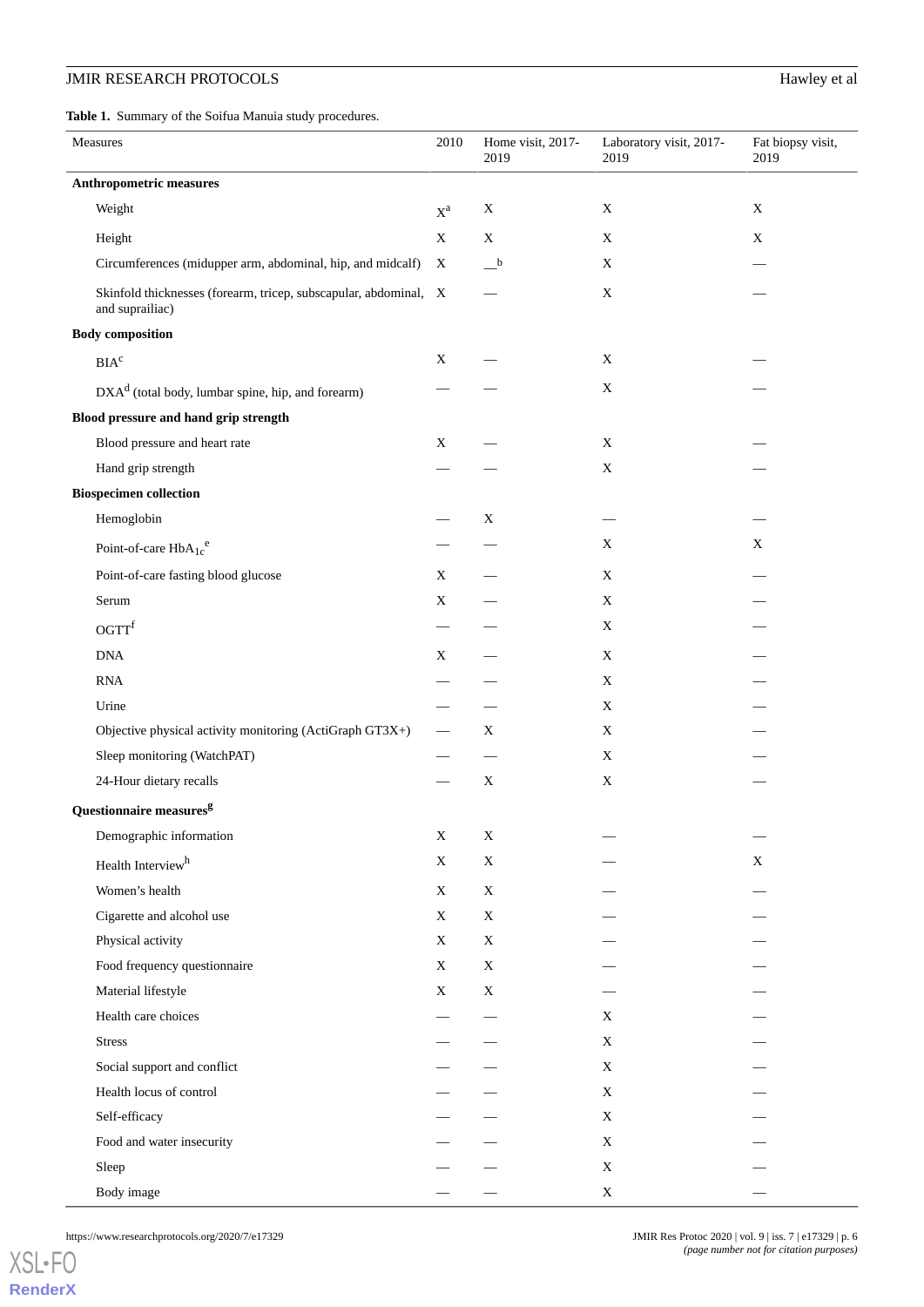| <b>Measures</b>             | 2010 | Home visit, 2017-<br>2019 | Laboratory visit, 2017-<br>2019 | Fat biopsy visit,<br>2019 |
|-----------------------------|------|---------------------------|---------------------------------|---------------------------|
| Weight stigma and attitudes |      |                           | X                               |                           |
| Weight control behaviors    |      |                           | X                               |                           |
| Dietary preferences         |      |                           | X                               |                           |
| Living with diabetes        |      |                           | X                               |                           |
| Bone and muscle function    |      |                           | X                               |                           |
| Buttock fat biopsy          |      |                           |                                 | X                         |

<sup>a</sup>Indicates that the measure was completed.

<sup>b</sup>Indicates that the measure was not collected at the specific visit.

<sup>c</sup>BIA: bioelectrical impedance analysis.

<sup>d</sup>DXA: dual-energy x-ray absorptiometry.

 $e^{\text{HbA}_{1c}}$ : glycated hemoglobin.

<sup>f</sup>OGTT: oral glucose tolerance test.

<sup>g</sup>Questionnaire measures are described in detail in [Table 2](#page-8-0).

h<sub>An abbreviated health history was collected for the purposes of additional eligibility screening before the buttock fat biopsy.</sub>

## **Body Size and Body Composition**

Protocols used in 2010 for the collection of anthropometric data were replicated during the 2017-2019 follow-up study [[14\]](#page-12-10). Weight and height were measured in duplicate to the nearest 0.1 kg and 0.1 cm, respectively, using a digital weighing scale (Tanita HD 351; Tanita Corporation of America) and a portable stadiometer (SECA 213, Seca GmbH & Co). Circumferences (midupper arm, abdomen [at the level of the umbilicus], hip, and midcalf) and skinfold thicknesses (forearm, tricep, subscapular, abdominal, and suprailiac; Lange calipers, Beta Technology Inc) were also measured in duplicate to the nearest 0.1 mm. Measurements exceeding the maximum capacity of the skinfold calipers (>65 mm) were recorded as doing so in participant records. Bioelectrical impedance analysis (BIA) measures of resistance and reactance were obtained with an RJL BIA-101Q device (RJL Systems) in all participants without metal implants or pacemakers, using standard procedures. These data will be used to estimate fat mass and body fat percentage.

Whole body and regional body composition were also assessed using dual-energy x-ray absorptiometry (DXA; Lunar iDXA, Encore version 17, General Electric (GE) Healthcare Medicine). Additional eligibility criteria were applied to this assessment; participants did not undergo a DXA scan if they had been exposed to additional x-ray or computed tomography scans in the past 12 months (with the exception of dental x-rays). All women of childbearing age (<55 years) were tested for pregnancy before completing the DXA scan. Participants wore standardized clothing, without metal inserts or buttons, for a total body scan administered by 1 of 4 trained DXA operators in *standard* or *thick* mode. Body composition outcomes of interest were fat mass, lean mass, and visceral fat mass and volume (estimated using the CoreScan application, GE Healthcare Medicine). In cases where the participant's body size exceeded the limits of the scan area, participants were placed on the scanning bed such that the first scan captured the limbs on one side of the body and as much of the trunk region as possible. Participants were then repositioned to scan the

remaining half of the body. Analyses in these cases will proceed using a mirror mode, where total body composition will be estimated from one half of the body. Among obese adults in other settings, this technique results in nonsignificant differences between mirrored and standard scan data [\[21](#page-12-17)].

DXA was also used to assess the bone mineral density and bone mineral content of the whole body, lumbar spine, nondominant hip, and forearm. Bone geometry at the femoral neck was estimated using Hip Structural Software (GE Healthcare Medicine) to calculate section modulus (bone resistance to bending), cross-sectional area, cross-sectional moment of inertia, and minimal neck width.

# **Blood Pressure and Hand Grip Strength**

After a 10-min seated rest period, blood pressure and heart rate were measured 3 times, with a 3-min rest period between measurements, using an Omron HEM-907XL automated blood pressure monitor (Omron Healthcare). Hand grip strength was assessed as a functional measure of overall strength. After adjusting the handle position of a Jamar Plus+ digital hand dynamometer (Patterson Medical) according to participants' optimal comfort, maximal grip strength was measured in triplicate for both hands with 30-second rest periods between measurements. Procedures recommended by the American Society of Hand Therapists were followed for standardization [[22\]](#page-12-18).

#### **Biospecimen Collection**

Point-of-care testing devices requiring fingerstick blood samples were used to measure hemoglobin (for assessment of anemia; AimStrip Hb test system, Germaine Laboratories Inc) and glycated hemoglobin (HbA<sub>1c</sub>; DCA vantage analyzer, Siemens Healthcare GmbH).  $HbA_{1c}$  values were used to determine if an oral glucose tolerance test (OGTT) could be administered safely: if HbA<sub>1c</sub> was ≥9.0%, participants did not complete the OGTT, and if  $HbA_{1c}$  was ≥6.5% (indicating diabetes) but <9.0%, fasting blood glucose (FBG) was also measured (Bayer Contour Next,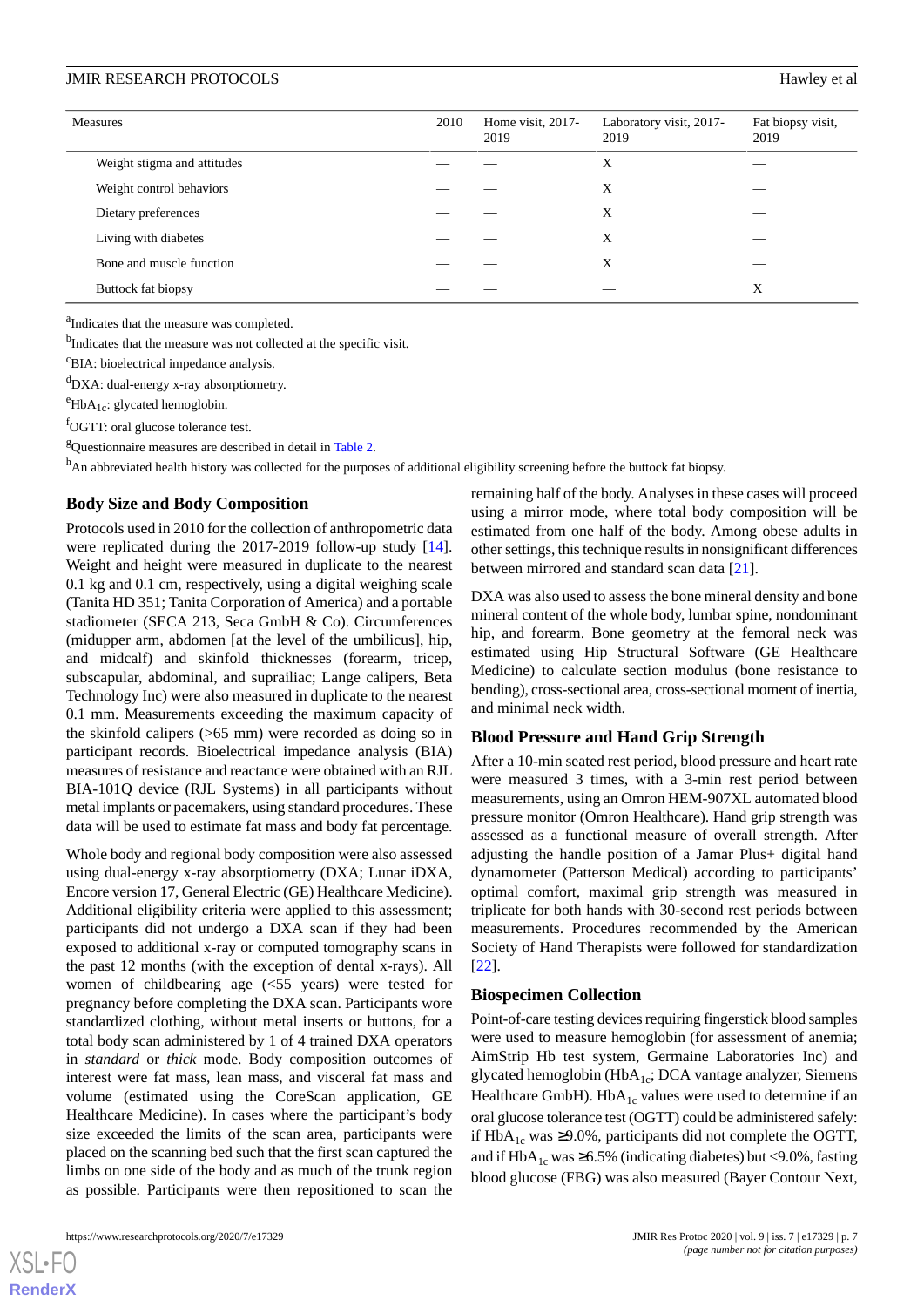Bayer HealthCare LLC) and only participants with FBG <200 mg/dL were allowed to complete the OGTT.

All participants completed a fasting blood draw, where Samoan phlebotomists collected whole blood for serum separation, DNA extraction, and RNA expression (using PaxGene (R) Blood RNA vacutainers, PreAnalytiX GmbH). Participants who could safely complete the 2-hour 75 g OGTT followed protocols recommended for diabetes diagnosis by the American Diabetes Association [[23\]](#page-13-0). Additional whole blood was collected at 30-min intervals throughout the 2-hour protocol (30-, 60-, 90-, and 120-min postglucose load). Serum from the fasting samples and OGTT draws was separated by centrifugation and stored at −80°C before transport on dry ice to the University of Pittsburgh for analysis. Fasting samples are currently being analyzed for glucose, insulin, free fatty acids, lipid levels (total-, high density lipoprotein, low density lipoprotein, and very low density lipoprotein cholesterol, triglycerides), adiponectin, leptin, and markers of liver function (alanine amino transferase and aspartate aminotransferase). Glucose, insulin, and free fatty acids are being measured in all postglucose load samples.

Whole blood samples for DNA extraction were processed to the cell lysate stage using red blood cell lysis, protein precipitation, and cell lysis solutions following manufacturers protocols (5Prime T-MArchivePure TM, Thermo Fisher Scientific) and shipped at room temperature to the University of Cincinnati where further extraction steps were completed. PAXgene (R) vacutainers were chosen to collect whole blood samples for RNA expression because of their stability during transportation and storage. However, after the initiation of this protocol we learned of United States'import restrictions on the vacutainer reagents, meaning that processing had to be completed at the Samoan site. After storage at −80°C, samples were thawed and incubated at room temperature for up to 24 hours. RNA was isolated using the PAXgene (R) blood miRNA kit (PreAnalytix) according to the manufacturer's protocol with the following modification: step 5 of the Qiagen protocol stipulates, "Pipet the sample into a 1.5 ml microcentrifuge tube. Add 300 μl Buffer BM2 and 40 μl proteinase K. Mix by vortexing for 5 s, and incubate for 10 min at 55°C in a shaker incubator at 400-1400 rpm." A shaker incubator was unavailable for this step; so, after the addition of proteinase K, samples were incubated for 5 min at 55°C, uncapped, recapped, vortexed, and incubated for another 5 min at 55°C. Two elutions of 40 µl of buffer BR5 produced a final volume of 80 µL RNA. Following isolation, RNA was stored at −80°C before transfer to a GenTegra RNA matrix. RNA was applied to the GenTegra matrices per the manufacturer's protocol, distributing each sample among 2 GenTegra tubes (approximately 40 µl each), and dried overnight in a biosafety cabinet by evaporation. Tubes were then capped, stored, and inventoried before transport to the University of Pittsburgh. Recovery of RNA was performed

according to the manufacturer's instructions, using the same volume buffer BR5 as was originally added to the matrix.

Random urine specimens were collected and stored for the study biobank. To allow for the later examination of exposure to environmental chemicals, samples were collected in polypropylene containers, and participants were asked not to touch the inside of the specimen cups or cup lids. Urine specific gravity was measured using a handheld digital refractometer (ATAGO, PAS-10S, ATAGO Co. Ltd) to quantify urine dilution. Samples were aliquoted into polypropylene cryovials and stored at −80°C before shipping on dry ice to Brown University.

#### **Questionnaires**

Over the course of the 2 study visits and in the midparticipation phone call, participants responded to questionnaires that documented their individual and household demographic and socioeconomic characteristics, current health status and health history, physical activity, dietary intake, and sleep patterns and symptoms. Participants also completed multiple psychosocial measures, including body image, stress, self-efficacy, and weight control behaviors. All questionnaire measures were chosen based on existing literature linking the concepts measured with obesity, diabetes, or other aspects of cardiometabolic health and well-being. All the questionnaire measures employed are listed in [Table 2](#page-8-0), with a brief summary of their content and references for the original survey instruments.

All questionnaires were translated into the Samoan language and administered in Samoan by bilingual local research assistants. Data were collected on iPads using Research Electronic Data Capture (REDCap) tools hosted by Yale University [[24,](#page-13-1)[25](#page-13-2)]. Each questionnaire was completed once, either at the home visit or laboratory assessment, with the exception of the 24-hour dietary recalls, which were completed on three occasions—twice in person (at the home and laboratory visits) and once by phone on a randomly selected day between the 2 in-person visits. Recall days were selected to include 2 weekdays and one weekend day, and protocols followed the multiple-pass method recommended by the US Department of Agriculture [\[26](#page-13-3)]. The timing of administration of each questionnaire was carefully considered. First, questionnaires that were asked in 2010 were repeated at the first contact with participants to protect against any loss to follow-up that may have occurred between the home and laboratory visits and maximize the longitudinal data available for assessment (weight and height were collected at the first contact for a similar reason). Second, questionnaires that may have triggered alterations in behavior during the period of measurement between visits (such as some of the weight control behavior or body image measures) were only asked at the laboratory visit once monitoring of dietary intake and physical activity were complete.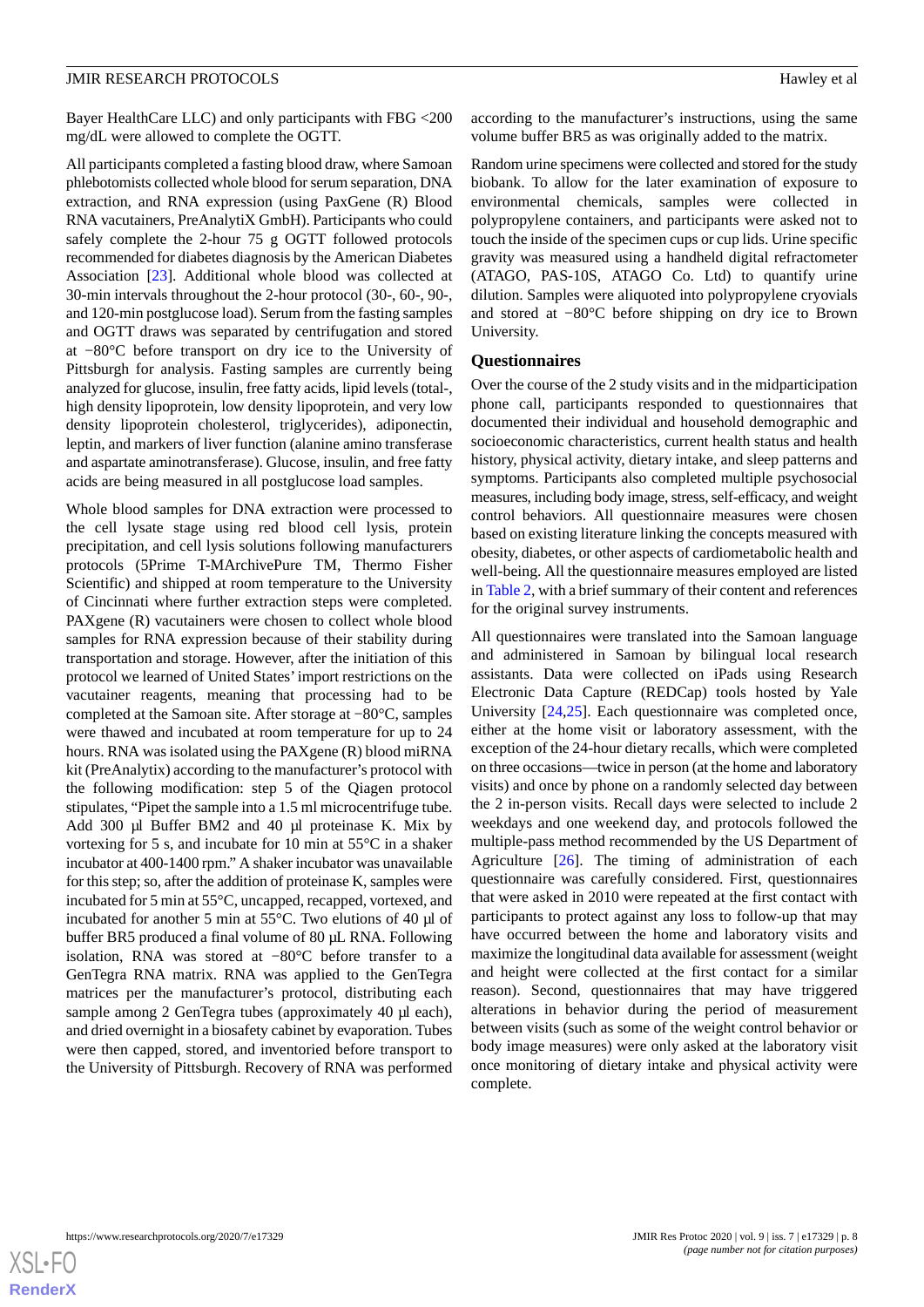# **JMIR RESEARCH PROTOCOLS** Hawley et al.

<span id="page-8-0"></span>

|  |  |  |  | Table 2. Soifua Manuia study questionnaire measures completed in 2017-2019. |  |  |  |
|--|--|--|--|-----------------------------------------------------------------------------|--|--|--|
|--|--|--|--|-----------------------------------------------------------------------------|--|--|--|

| Questionnaire                            | Number of items | Asked in 2010 Description |                                                                                                                                                                                                                              | References <sup>a</sup>                                         |
|------------------------------------------|-----------------|---------------------------|------------------------------------------------------------------------------------------------------------------------------------------------------------------------------------------------------------------------------|-----------------------------------------------------------------|
| Demographic information                  | 6               | $X^b$                     | Basic demographic information including age,<br>sex, marital status, and education                                                                                                                                           | $\mathbf{c}$                                                    |
| Health interview <sup>d</sup>            | 36              | X                         | Diagnosis with medical conditions (diabetes, hy- $-$<br>pertension, heart disease, and high cholesterol),<br>medication use, use of traditional healers, and<br>self-reported health and weight                              |                                                                 |
| Women's health <sup>d</sup>              | 26              | X                         | Parity, gravidity, age at menarche, menstrual reg- Barkan et al [27]<br>ularity, contraceptive use, infertility, pregnancy<br>history, and menopause (age and symptoms)                                                      |                                                                 |
| Cigarette and alcohol use                | 15              | X                         | Use of tobacco products, alcohol consumption,<br>and problems with drunkenness                                                                                                                                               |                                                                 |
| Physical activity                        | 11              | X                         | Global Physical Activity Questionnaire (GPAQ),<br>which estimates time spent in moderate-vigorous<br>work, transport, and leisure-related activities                                                                         | World Health Orgnaiza-<br>tion $[28]$                           |
| Food frequency questionnaire             | 111             | X                         | Locally validated food frequency questionnaire<br>measuring consumption (never or less than once<br>a month to more than 6 times per day) and usual<br>portion size                                                          |                                                                 |
| Material lifestyle <sup>d</sup>          | 46              | X                         | Household assets inventory, amenities (plumbing,<br>cooking, and toilet facilities), number of house-<br>hold residents, occupation of heads of household,<br>income, village wealth, disparities, and communi-<br>ty spirit |                                                                 |
| Health care choices                      | 17              |                           | Use of and preferences for traditional versus<br>western biomedical health care practitioners                                                                                                                                |                                                                 |
| <b>Stress</b>                            | 18              |                           | Cohen Perceived Stress Scale (PSS) and Short<br>Form-8 quality of life measures                                                                                                                                              | Cohen et al $[29]$ ; Ware et<br>al $[30]$                       |
| Social support and conflict              | 19              |                           | Multidimensional Scale of Perceived Social Sup-<br>port (MSPSS) and perceived social conflict                                                                                                                                | Zimet et al $[31]$ ; O'Brien<br>et al $[32]$                    |
| Health locus of control                  | 18              |                           | Beliefs about internal versus external control over<br>health and well-being                                                                                                                                                 | Wallston et al [33]                                             |
| Self-efficacy                            | 35              |                           | General and social self-efficacy and exercise<br>confidence survey                                                                                                                                                           | Sherer et al $[34]$ Clark et<br>al $[35]$ ; Sallis et al $[36]$ |
| Food and water insecurity                | 52              |                           | Household Food Insecurity Access Scale (HFIAS)<br>and Household Water Insecurity Experiences scale et al [38]<br>(HWISE)                                                                                                     | Coates et al [37]; Young                                        |
| Sleep                                    | 23              |                           | Sleep duration, sleep quality, chronotype, shift<br>work, and Epworth Daytime Sleepiness Scale<br>(EDSS)                                                                                                                     | Bild et al $[39]$ ; Johns $[40]$                                |
| Body image                               | 20              |                           | Satisfaction with body shape and size and body<br>size preferences                                                                                                                                                           | Brewis et al[ $41$ ]                                            |
| Weight stigma and attitudes <sup>e</sup> | 66              |                           | Attitudes toward obese persons scale, beliefs about<br>obese people, weight stigma, and discrimination                                                                                                                       | Allison et al $[42]$ ; Myers<br>and Rosen [43]                  |
| Self-esteem                              | 19              |                           | Rosenberg self-esteem scale                                                                                                                                                                                                  | Rosenberg [44]                                                  |
| Weight control behaviors                 | 53              |                           | Eating habits, dietary preferences, and weight<br>control efforts                                                                                                                                                            | Neumark-Sztainer et al<br>$[45]$                                |
| Dietary preferences                      | 50              |                           | Three-factor eating questionnaire (cognitive re-<br>straint of eating, disinhibition, and hunger)                                                                                                                            | <b>Stunkard and Messick</b><br>$[46]$                           |
| Living with diabetes <sup>f</sup>        | 86              |                           | Diabetes symptoms and self-care behaviors, per-<br>ceived diabetes control, medication adherence,<br>and beliefs about diabetes                                                                                              | Carey et al $[47]$ ; DePue<br>et al $[48]$                      |
| Bone and muscle function                 | 9               |                           | Broken bones, bone-specific supplement use, and Malmstrom et al [49]<br>SARC-F screen for sarcopenia                                                                                                                         |                                                                 |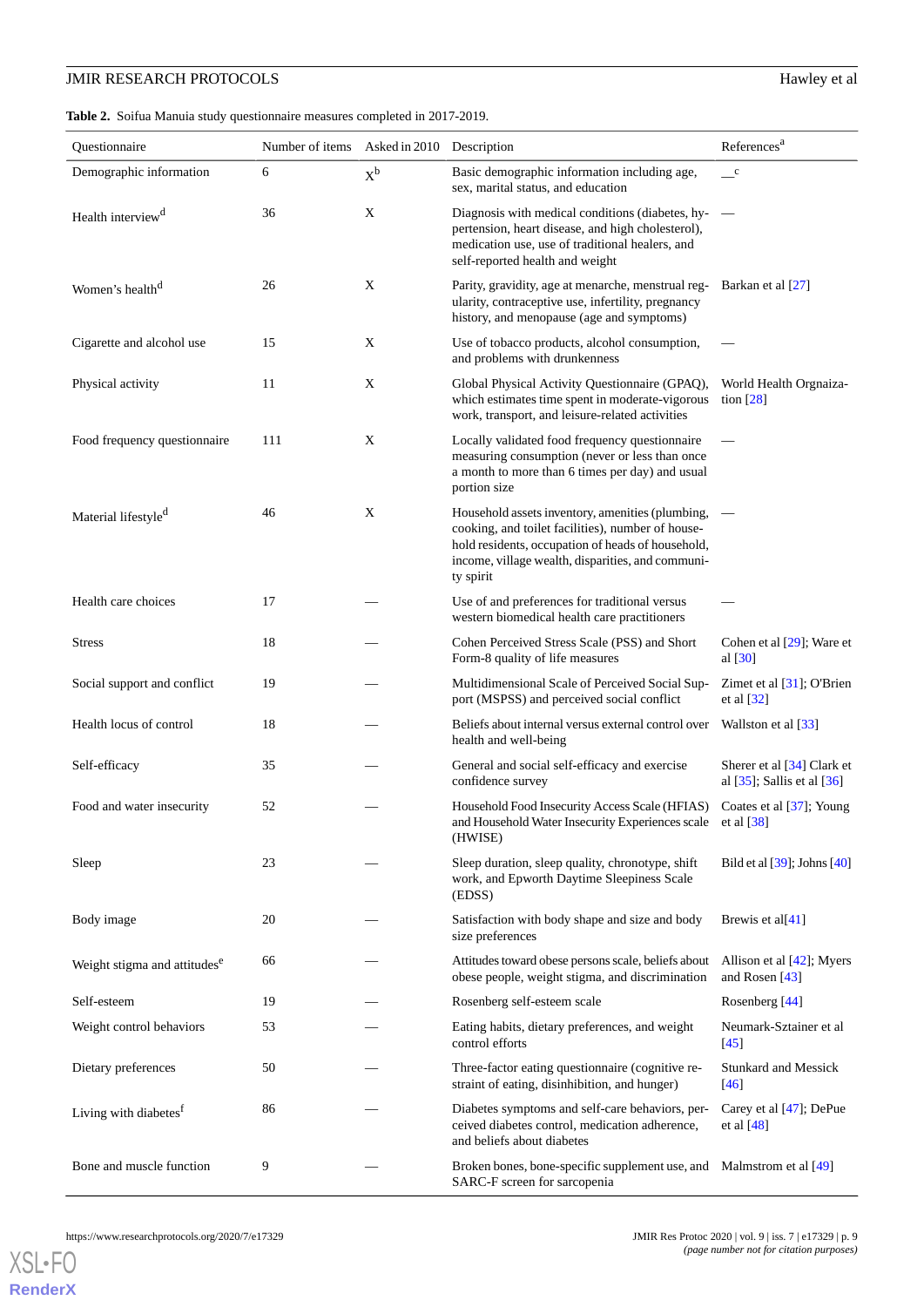<sup>a</sup>References indicate the sources of questionnaire items; questionnaires may not have been used in their entirety and may have been adapted to the Samoan context.

<sup>b</sup>Indicates that the questionnaire was also completed in 2010.

<sup>c</sup>Indicates that the measure was not collected in 2010. In the references column, it indicates that questions cannot be attributed to a single source or were of the authors design.

<sup>d</sup>Some questionnaire items were updated between 2010 and 2017, so not all questions were consistent across time points; health interviews were updated with additional questions about medication adherence and locally available generic medication brands, women's health included more detailed menstrual regularity questions in 2010, and the material lifestyle household assets inventory was updated with newly available household commodities monitored in the Samoa Demographic and Health Survey.

 $^{\circ}$ One section of this questionnaire (n=19 questions), concerned with experiences of overweight or obesity, was only asked of participants who self-reported being moderately or much too heavy.

<sup>f</sup>Asked only of those participants who self-reported a diagnosis of type 2 diabetes.

### **Objective Physical Activity Monitoring**

Actigraph GT3X+ accelerometer-based devices (ActiGraph Corporation) were used to objectively measure physical activity during the 7-10 day period between the home and laboratory visits. The GT3X+ was secured to the nondominant wrist using a disposable hospital band. The wrist placement was chosen for several reasons: (1) for continuous monitoring that would allow assessment of sleep patterns, (2) to better accommodate Samoan clothing styles (as compared with waist-worn), and (3) to prevent loss of the devices and minimize missing data associated with participants forgetting to replace their device after removing with clothing or bathing. The GT3X+ devices were initialized to collect raw acceleration at 30 Hz, and participants were asked to wear the devices continuously until the laboratory visit. Devices were removed at the laboratory visit, where data were downloaded and briefly reviewed for completeness. In the event that less than 5 days of data were recorded, participants were asked to repeat the assessment. Expected output from the objective physical activity monitoring includes estimates of daily energy expenditure (metabolic equivalents); daily steps; sedentary time; and time spent in light, moderate, and vigorous physical activity.

## **Sleep Apnea Detection**

We provided 391 participants with a WatchPAT TM 200 Unified (Itamar Medical Ltd.) device, consisting of a finger probe and chest sensor to evaluate sleep apnea and sleep patterns (devices became available several months into the recruitment period, after which all participants completed this assessment). The WatchPAT TM was worn on the nondominant wrist (proximal to the GT3X+, so results could be compared) the night before the laboratory visit. The device measured peripheral arterial tone (PAT TM) signal, oxygen saturation, actigraphy, acoustic decibels (snoring evaluation), and body position. The output was downloaded to a computer, encrypted, and sent to collaborators at Brigham and Women's/Harvard Medical School for interpretation. Sleep studies were reviewed within 48 hours of receipt by expert analysts, and all participants with readings indicative of severe sleep apnea (n=15) were referred to a local sleep clinic in Apia.

### **Buttock Fat Biopsies**

 $XS$ -FO **[RenderX](http://www.renderx.com/)**

At the time of consent for the overall study, participants were asked to consent separately to completing a subcutaneous buttock fat biopsy so that the effect of the *CREBRF* variant on gene expression in adipose tissue could be determined. To limit

https://www.researchprotocols.org/2020/7/e17329 p. 10<br> **IMIR Res Protoc 2020 | vol. 9 | iss. 7 | e17329 | p. 10** 

variation by disease status, we selected a subsample of participants to recontact and ask to participate in this additional procedure. The participants in this subset were those without diabetes (those without a self-reported diabetes diagnosis at the time of participation in the main protocol and those with  $HbA_{1c}$ <6.5%), cancer, or cardiovascular disease. For convenience and efficiency, we sampled participants within a 45-min drive of the AUA. Participants were recontacted either by phone or at their homes during a 2-week period in January 2019. Given the genotype frequencies and diabetes prevalence in the population, we aimed to recruit 26 nondiabetic women and 15 nondiabetic men for each of the 3 genotypes (AA, AG, and GG). Participants were rescreened for the overall study eligibility criteria (pregnancy, lactation, birth within 6 months, and major weight loss) as well as the specific biopsy criteria, including additional point-of-care  $HbA_{1c}$  measurement, in their homes. Willing and eligible participants were then scheduled for the biopsy procedure.

Biopsies were completed in a sterile environment at a local medical facility. After the procedure, an adapted version of that described by Beynen and Katan [[50\]](#page-14-2) was explained in detail by the study clinician (A Prescott, plastic surgery resident), and additional verbal consent to the procedure was obtained in the Samoan language by study staff. Participants lay in a prone position with the left gluteal soft tissue exposed. Using red light technology, a commercial vein identification device (Illumivein, Easy-RN LLC) was used to identify any venous plexuses in the subcutaneous tissues. The anticipated biopsy site (with the least amount of subcutaneous vessels) was marked with a surgical skin marker, and an ice pack was applied for 1 min to numb the area. The skin was prepped with single-use sterile ChloraPrep (TM; Becton, Dickinson and Company), allowed to dry, and topical Gebauer's ethyl chloride spray was used to anesthetize the anticipated biopsy site. Participants were asked to contract their gluteal muscles, while the clinician performed a pinch test (using single-use, latex-free, sterile gloves) on the anticipated biopsy site. A single-use, sterile 16-gauge needle attached to a single-use, sterile 1 cc syringe was inserted into the biopsy site percutaneously to harvest the adipose tissue samples. Using a handheld aspiration technique (applying gentle negative manual pressure to the syringe or needle apparatus), 10-30 passes were performed at a 45-degree angle, until adipose tissue was visibly seen in the syringe. In cases where the study participant demonstrated more than minimal discomfort (or if samples were too sanguineous), the biopsy was terminated immediately. Once the lipoaspirate was visible in the syringe, the needle or syringe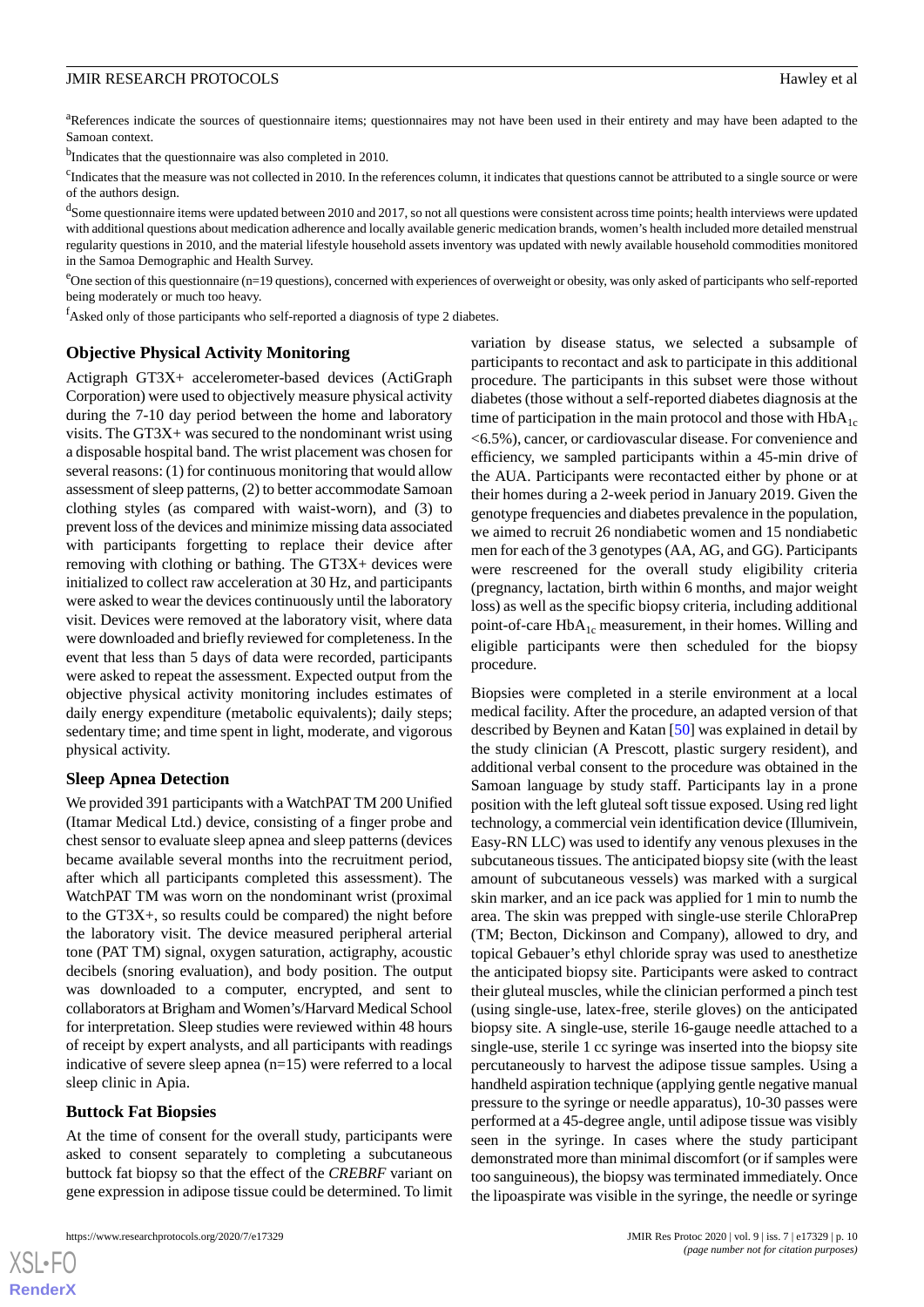was completely removed from the biopsy site and handed off to a technician for downstream processing. When the biopsy site was deemed adequately hemostatic, a small gauze was applied and secured gently with adhesive tape. Study participants were observed for up to 60 min before departing the study site. Study participants were provided with postbiopsy care instructions and a contact number to call if any unusual or severe adverse effects were encountered.

Following sample collection, the syringe containing the adipose sample was washed with 0.5-1 ml RNALater (R; Ambion Inc). The mixture of RNALater (R) and lipoaspirate was then expelled into a 1.5 5-ml microcentrifuge tube and incubated at 5°C overnight before transfer to −80°C the next day per the manufacturer's protocol. Samples in RNALater (R) were transported from Apia, Samoa, to the University of Pittsburgh. Although samples in RNALater (R) are stable for up to a week at room temperature, we shipped the samples on ice, with refrigeration and/or refreshed ice between destinations, to maintain a more consistent temperature as temperatures can fluctuate dramatically across climates and altitudes. Upon arrival in Pittsburgh, samples were stored at -80°°C until processing. To process, frozen samples were thawed at room temperature, and RNALater (R) was removed from the sample by straining the RNALater  $(R)$  + lipoaspirate through a 0.22-  $\mu$ m nylon cell strainer placed atop a 50- ml conical tube (such that the sample was collected in the strainer and the RNALater was collected in the conical tube). The strainer was weighed before and after the sample was strained to acquire the mass of the lipoaspirate. The tissue was then collected from the strainer into a 14-ml round bottom tube containing 1 ml of QIAzol Lysis Reagent (Qiagen Sciences Inc) and homogenized for 30 seconds with a TissueRuptor (R; Qiagen Sciences Inc). Following homogenization, total RNA was isolated from the homogenate using RNeasy Lipid Tissue Mini Kit (R; also Qiagen) according to the manufacturer's protocol, including optional DNase treatment to remove contaminating genomic DNA and optional full speed spin to remove residual buffer RPE or flow-through. Two elutions of 30-µl nuclease-free water were used in the final step for a final volume of 60 µl RNA.

#### **Participant Feedback and Referrals to Clinical Services**

Participant feedback occurred in several stages. First, at the completion of the laboratory visit, all participants received a feedback sheet that used a *traffic light* (green, orange, and red) approach to describe their risk of overweight or obesity, anemia, hypertension, and diabetes (based on  $HbA_{1c}$ ) as well as recommendations for further follow-up screening and behavioral modifications based on those risks. After serum analyses were completed, participants received individual letters with their cholesterol, triglycerides, fasting glucose, and insulin, and OGTT results as well as a study summary, which described key findings from the overall study and provided village and like-for-like comparisons to allow participants to put their individual results in context (eg, men <40 years of age were provided with summary data for all men in their comparable age range). At both stages, study staff provided referrals to local clinical services where participants met local risk criteria for diabetes, hypertension, or anemia. Participants are able to engage

with study progress via the study's Facebook page (@YaleOlaga), and the private message function on the page offered an additional way for participants to contact study staff with questions about their participation (study staff could also be contacted by phone or text message).

#### **Data Management and Statistical Analysis**

Descriptive analyses will first be used to characterize the metabolic and behavioral traits of participants. Questionnaire measures that have not previously been validated in the Samoan setting will be examined for validity and internal consistency before analyses proceed. Then, we will test for cross-sectional associations of measured traits with the *CREBRF* variant using methods appropriate for the categorical or continuous nature of the outcomes, while adjusting for relevant covariates including age, sex, and relatedness. While many of our analyses using the newly collected data will initially be hypothesis-free, we will continue to be informed by our parallel mouse and cell models and test the resulting hypotheses using methods appropriate to the questions being addressed. Longitudinal analyses, where there are comparable measures available from the 2010 data collection (eg, weight or BMI) will use appropriate linear-mixed models that explicitly model the dependence between the different time points. After quality control and data cleaning are completed, the cleaned datasets generated during this study will be available in the dbGaP repository under the accession number phs000914 [\[20](#page-12-16)].

# *Results*

The study was funded by the US National Institutes of Health (R01HL093093) in March 2016. Data collection was completed among 519 participants between July 2017 and March 2019, and results addressing the main study hypotheses are expected to be published in 2020 and 2021.

# *Discussion*

## **Significance**

Although the genetic variant rs373863828, in *CREBRF*, has the largest known effect size of any identified *obesity gene*, very little is currently understood about the mechanisms by which it confers increased odds of obesity but paradoxically lowered odds of type 2 diabetes. A small number of studies have evaluated the *CREBRF* gene (not this variant specifically) in nonhuman preclinical models. These studies have implicated *CREBRF* in a variety of disparate cellular and physiological processes, including the unfolded protein response [[51\]](#page-14-3), glucocorticoid signaling and maternal behaviors [[52\]](#page-14-4), reproduction [[53,](#page-14-5)[54\]](#page-14-6), viral pathogenesis [\[55\]](#page-14-7), angiogenesis [\[56](#page-14-8)], carcinogenesis [[57](#page-14-9)[,58](#page-14-10)], and starvation resistance [[59\]](#page-14-11). However, this protocol is the first attempt to broadly characterize the association of the variant with a wide variety of metabolic and behavioral traits in humans.

Overweight, obesity, and type 2 diabetes—the complex and chronic conditions that are the focus of this protocol—are major health concerns that are estimated to cause 3.4 million deaths, 4% of years of life lost, and 4% of disability-adjusted life years in high-, low-, and middle-income countries [\[60](#page-14-12)]. Every effort

```
XS-FO
RenderX
```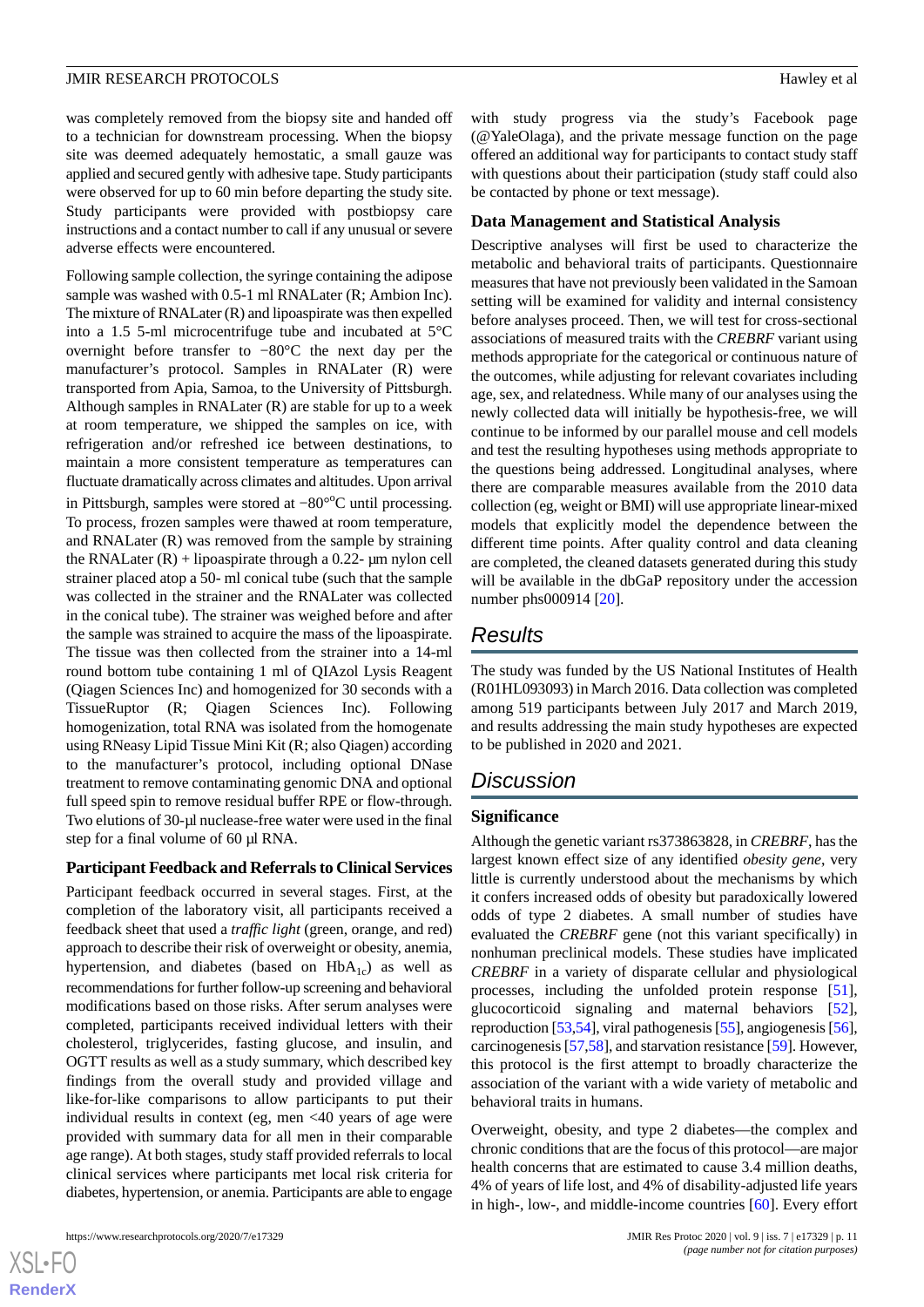must be made to understand the basic biological underpinnings of these complex, chronic conditions, so that appropriate pathways may be targeted by behavioral and pharmacologic intervention. Although we do not describe our additional ongoing studies here, the activities described in this protocol occurred alongside additional cell and mouse studies, including characterization of the gene networks mediating the effects of the variant on energy and metabolic homeostasis. We will also seek to identify the role of natural selection in the emergence of the *CREBRF* variant and other variants coselected with it that may contribute to its risk.

# **Strengths and Limitations**

Although we believe the approach we have described has the potential to generate new understanding of the genetic basis of obesity and diabetes risk in this population, it is not without limitations. Although several key analyses will be able to take advantage of longitudinal data, many of the phenotypes collected here were measured for the first time in the cohort in 2017-2019, meaning analyses will be cross-sectional and we will have limited ability to infer causality. Several of our measurement tools, particularly those used to measure behavioral traits, were new to the Samoan setting, and despite rigorous protocols for translation and staff training, will require testing for validity and reliability in this population. Most significant though are potential biases in our sampling, stemming from both our initial sampling strategy in the 2010 GWAS study, where a nonrepresentative convenience sampling approach was used, and our selective follow-up of only Upolu residents (necessitated by the near-impossibility of transporting the DXA scanner to the most rural residents of Savai'i). Our nonrepresentational sampling, with strong oversampling of AAs and moderate oversampling of AGs, ensures that we have enough individuals with the rarer genotypes to be able to contrast them against the common GGs. However, it is important to consider the possible effects of the initial matching on sex, age within 5 years, and census region, followed by looser matching; this sampling strategy, which may induce bias, reflects the realities and complexities of fieldwork. Kuo et al [\[61](#page-14-13)] found that *matching in loose-matching data can be ignored for negligible loss in*

*testing and estimation if the distributions of matching variables are not extremely different between cases and controls*. To examine this in our own data, we simulated 20,000 replicates of a quantitative trait in the whole sample gathered in 2010 as a function of each individual's observed values for age, sex, rs373863828 genotype (coded 0,1,2), census region, and random normal N(0,1) noise and assumed *true* effect sizes; the effect size of the genotype was set such that its mean *P* value was 2.7  $\times$  10<sup>-6</sup> in the larger 2010 sample. Then, we subset the data to the 519 individuals who are in our current sample and examined the percent bias in the estimates of the regression parameters derived ignoring matching. Similar to Kuo et al's results [[61\]](#page-14-13), we find that the bias in the estimates is very small, for example, for the genotype effect size estimate, which is of primary interest, the bias is only −0.43%. Although more extensive simulations are merited, it appears that our sampling strategy does not induce strong bias in the estimates relative to their true population-level values. The estimated power in the 519 selected individuals to detect association of the simulated trait with genotype, while adjusting for the other predictors, at the .01 level was 82.8%. This is in line with earlier simulations done when we initially sought funding for this work where we found that, based on simulated sampling from the total set of the 2010 participants, we should have 87.1% power at the 0.01 level to detect our BMI signal and 78.4% power for hip circumference.

This study lays the groundwork for subsequent analysis to understand how the *CREBRF* risk variant influences adiposity and cardiometabolic traits. These studies, in combination with studies to understand the *CREBRF* gene more generally, are expected to be significant because they are likely to reveal entirely new pathways upstream and downstream of *CREBRF* that more broadly influence energy and metabolic traits across multiple populations and ethnic groups and individuals. Such knowledge could provide novel targets to prevent or treat obesity, diabetes, and associated metabolic disorders. This study represents the human arm of a comprehensive and integrated approach involving humans as well as preclinical models that will provide novel insights into metabolic disease.

# **Acknowledgments**

The authors would like to acknowledge and sincerely thank the research participants, the Samoan government, particularly the Ministry of Health, Ministry of Women, Community, and Social Development; the Office of the Prime Minister; and the Samoa Bureau of Statistics for their continued support of this work. The authors would like to thank Pavane Gorrepati, Becca Levy, Alex Brewis, Lynette Leidy-Sievert, and Sera Young for their assistance in questionnaire development. The authors would also like to thank Itamar Medical Ltd for their loan of the devices used for sleep monitoring and Alec Ekeroma for his assistance with the fat biopsy procedures. This study was supported by a US National Institutes of Health (NIH) grant R01HL093093 (Principal Investigator [PI]: Stephen McGarvey, Brown University) and UL1TR001857 (PI: Steven E Reis, University of Pittsburgh). AR was supported by the US NIH and Fogarty International Center (Global Health Equity Scholars program D43TW010540) and the NIH National Institute of Diabetes and Digestive and Kidney Diseases. S Rosenthal was supported by the US NIH grant T32CA175294 (PI: John M. Kirkwood, University of Pittsburgh). S To was supported by a Downs International Health Student Travel Fellowship. SR and analysis of the sleep data were supported by NIH R35HL135818. The funding sources had no role in the design or conduct of the study; collection, management, analysis, and interpretation of the data; preparation, review, or approval of the manuscript; or the decision to submit this manuscript for publication.

# **Conflicts of Interest**

None declared.

 $X$ SL•F $C$ **[RenderX](http://www.renderx.com/)**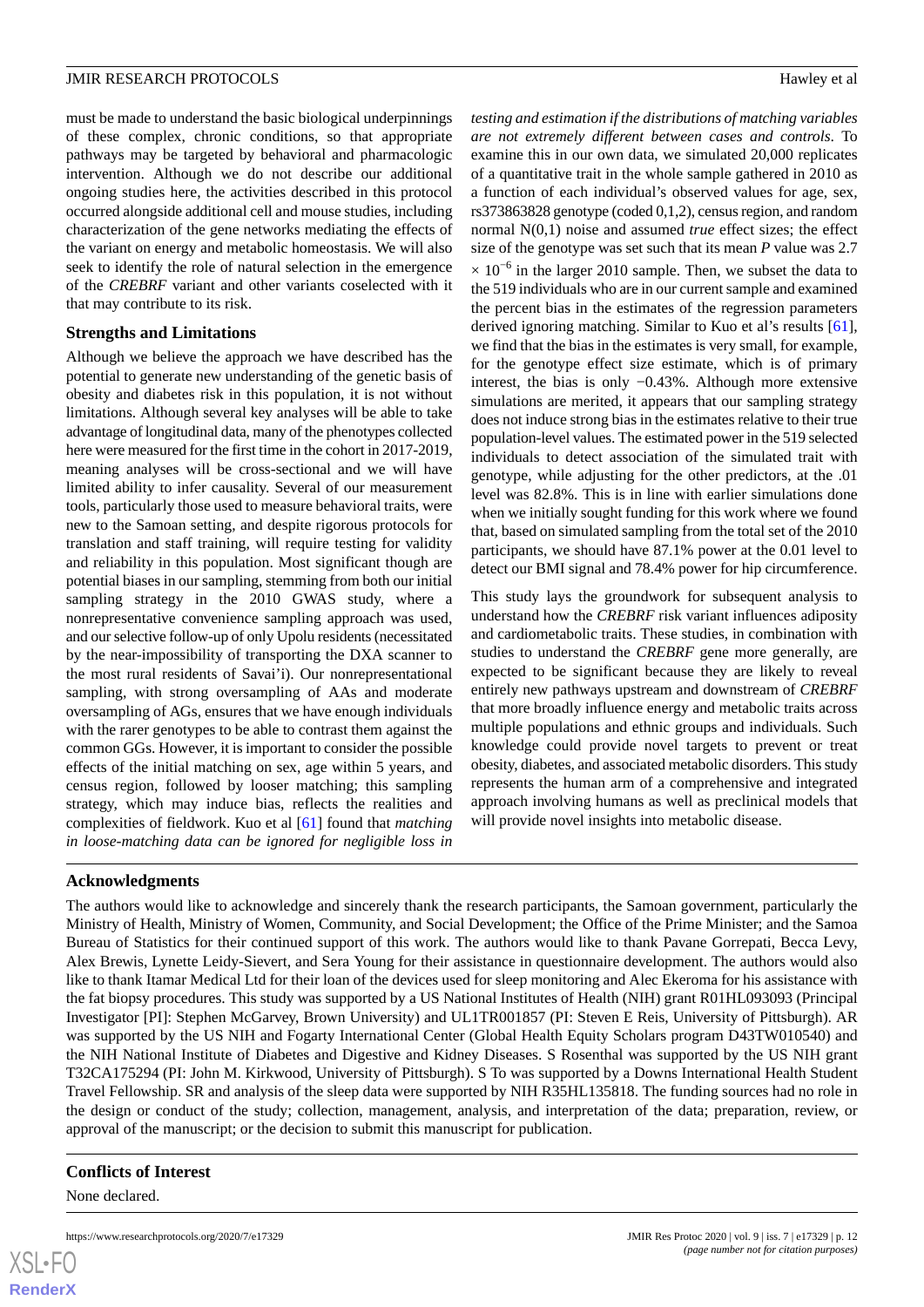# **References**

- <span id="page-12-0"></span>1. Lin S, Naseri T, Linhart C, Morrell S, Taylor R, McGarvey ST, et al. Trends in diabetes and obesity in Samoa over 35 years, 1978-2013. Diabet Med 2017 May;34(5):654-661 [\[FREE Full text\]](http://europepmc.org/abstract/MED/27505623) [doi: [10.1111/dme.13197](http://dx.doi.org/10.1111/dme.13197)] [Medline: [27505623](http://www.ncbi.nlm.nih.gov/entrez/query.fcgi?cmd=Retrieve&db=PubMed&list_uids=27505623&dopt=Abstract)]
- <span id="page-12-1"></span>2. Ng M, Fleming T, Robinson M, Thomson B, Graetz N, Margono C, et al. Global, regional, and national prevalence of overweight and obesity in children and adults during 1980-2013: a systematic analysis for the global burden of disease study 2013. Lancet 2014 Aug 30;384(9945):766-781 [[FREE Full text](http://europepmc.org/abstract/MED/24880830)] [doi: [10.1016/S0140-6736\(14\)60460-8\]](http://dx.doi.org/10.1016/S0140-6736(14)60460-8) [Medline: [24880830](http://www.ncbi.nlm.nih.gov/entrez/query.fcgi?cmd=Retrieve&db=PubMed&list_uids=24880830&dopt=Abstract)]
- <span id="page-12-3"></span><span id="page-12-2"></span>3. NCD Risk Factor Collaboration (NCD-RisC). Trends in adult body-mass index in 200 countries from 1975 to 2014: a pooled analysis of 1698 population-based measurement studies with 19.2 million participants. Lancet 2016 Apr 2;387(10026):1377-1396 [[FREE Full text](https://linkinghub.elsevier.com/retrieve/pii/S0140-6736(16)30054-X)] [doi: [10.1016/S0140-6736\(16\)30054-X\]](http://dx.doi.org/10.1016/S0140-6736(16)30054-X) [Medline: [27115820\]](http://www.ncbi.nlm.nih.gov/entrez/query.fcgi?cmd=Retrieve&db=PubMed&list_uids=27115820&dopt=Abstract)
- <span id="page-12-4"></span>4. Seiden A, Hawley NL, Schulz D, Raifman S, McGarvey ST. Long-term trends in food availability, food prices, and obesity in Samoa. Am J Hum Biol 2012;24(3):286-295 [[FREE Full text\]](http://europepmc.org/abstract/MED/22371334) [doi: [10.1002/ajhb.22237\]](http://dx.doi.org/10.1002/ajhb.22237) [Medline: [22371334](http://www.ncbi.nlm.nih.gov/entrez/query.fcgi?cmd=Retrieve&db=PubMed&list_uids=22371334&dopt=Abstract)]
- <span id="page-12-5"></span>5. Minster RL, Hawley NL, Su C, Sun G, Kershaw EE, Cheng H, et al. A thrifty variant in CREBRF strongly influences body mass index in Samoans. Nat Genet 2016 Sep;48(9):1049-1054 [[FREE Full text\]](http://europepmc.org/abstract/MED/27455349) [doi: [10.1038/ng.3620](http://dx.doi.org/10.1038/ng.3620)] [Medline: [27455349\]](http://www.ncbi.nlm.nih.gov/entrez/query.fcgi?cmd=Retrieve&db=PubMed&list_uids=27455349&dopt=Abstract)
- <span id="page-12-6"></span>6. Loos RJ, Yeo GS. The bigger picture of FTO: the first GWAS-identified obesity gene. Nat Rev Endocrinol 2014 Jan;10(1):51-61 [\[FREE Full text\]](http://europepmc.org/abstract/MED/24247219) [doi: [10.1038/nrendo.2013.227\]](http://dx.doi.org/10.1038/nrendo.2013.227) [Medline: [24247219\]](http://www.ncbi.nlm.nih.gov/entrez/query.fcgi?cmd=Retrieve&db=PubMed&list_uids=24247219&dopt=Abstract)
- 7. Naka I, Furusawa T, Kimura R, Natsuhara K, Yamauchi T, Nakazawa M, et al. A missense variant, rs373863828-A (p.Arg457Gln), of CREBRF and body mass index in Oceanic populations. J Hum Genet 2017 Sep;62(9):847-849. [doi: [10.1038/jhg.2017.44\]](http://dx.doi.org/10.1038/jhg.2017.44) [Medline: [28405013](http://www.ncbi.nlm.nih.gov/entrez/query.fcgi?cmd=Retrieve&db=PubMed&list_uids=28405013&dopt=Abstract)]
- 8. Berry SD, Walker CG, Ly K, Snell RG, Carr PE, Bandara D, et al. Widespread prevalence of a CREBRF variant amongst Māori and Pacific children is associated with weight and height in early childhood. Int J Obes (Lond) 2018 Apr;42(4):603-607. [doi: [10.1038/ijo.2017.230\]](http://dx.doi.org/10.1038/ijo.2017.230) [Medline: [28928463\]](http://www.ncbi.nlm.nih.gov/entrez/query.fcgi?cmd=Retrieve&db=PubMed&list_uids=28928463&dopt=Abstract)
- 9. Krishnan M, Major TJ, Topless RK, Dewes O, Yu L, Thompson JM, et al. Discordant association of the CREBRF rs373863828 A allele with increased BMI and protection from type 2 diabetes in Māori and Pacific (Polynesian) people living in Aotearoa/New Zealand. Diabetologia 2018 Jul;61(7):1603-1613 [\[FREE Full text](http://europepmc.org/abstract/MED/29721634)] [doi: [10.1007/s00125-018-4623-1](http://dx.doi.org/10.1007/s00125-018-4623-1)] [Medline: [29721634](http://www.ncbi.nlm.nih.gov/entrez/query.fcgi?cmd=Retrieve&db=PubMed&list_uids=29721634&dopt=Abstract)]
- <span id="page-12-7"></span>10. Ohashi J, Naka I, Furusawa T, Kimura R, Natsuhara K, Yamauchi T, et al. Association study of CREBRF missense variant (rs373863828:G > A; p.Arg457Gln) with levels of serum lipid profile in the Pacific populations. Ann Hum Biol 2018 May;45(3):215-219. [doi: [10.1080/03014460.2018.1461928](http://dx.doi.org/10.1080/03014460.2018.1461928)] [Medline: [29877158\]](http://www.ncbi.nlm.nih.gov/entrez/query.fcgi?cmd=Retrieve&db=PubMed&list_uids=29877158&dopt=Abstract)
- <span id="page-12-8"></span>11. Hanson RL, Safabakhsh S, Curtis JM, Hsueh W, Jones LI, Aflague TF, et al. Association of CREBRF variants with obesity and diabetes in Pacific islanders from Guam and Saipan. Diabetologia 2019 Sep;62(9):1647-1652. [doi: [10.1007/s00125-019-4932-z](http://dx.doi.org/10.1007/s00125-019-4932-z)] [Medline: [31280340\]](http://www.ncbi.nlm.nih.gov/entrez/query.fcgi?cmd=Retrieve&db=PubMed&list_uids=31280340&dopt=Abstract)
- <span id="page-12-10"></span><span id="page-12-9"></span>12. Karczewski K, Francioli L, Tiao G, Cummings B, Alföldi J, Wang Q, The Genome Aggregation Database Consortium, et al. Variation across 141,456 human exomes and genomes reveals the spectrum of loss-of-function intolerance across human protein-coding genes. bioRxiv 2019 preprint [\[FREE Full text\]](https://www.biorxiv.org/content/10.1101/531210v3.full.pdf) [doi: [10.1101/531210](http://dx.doi.org/10.1101/531210)]
- <span id="page-12-11"></span>13. BRAVO variant browser: University of Michigan and NHLBI. 2018. The NHLBI Trans-Omics for Precision Medicine (TOPMed) Whole Genome Sequencing Program URL: <https://bravo.sph.umich.edu/freeze5/hg38> [accessed 2020-04-22]
- <span id="page-12-12"></span>14. Hawley NL, Minster RL, Weeks DE, Viali S, Reupena MS, Sun G, et al. Prevalence of adiposity and associated cardiometabolic risk factors in the Samoan genome-wide association study. Am J Hum Biol 2014;26(4):491-501 [[FREE](http://europepmc.org/abstract/MED/24799123) [Full text\]](http://europepmc.org/abstract/MED/24799123) [doi: [10.1002/ajhb.22553\]](http://dx.doi.org/10.1002/ajhb.22553) [Medline: [24799123\]](http://www.ncbi.nlm.nih.gov/entrez/query.fcgi?cmd=Retrieve&db=PubMed&list_uids=24799123&dopt=Abstract)
- <span id="page-12-14"></span><span id="page-12-13"></span>15. Samoa Bureau of Statistics. 2017. 2016 Census Brief No 1: Revised version. Population Snapshot and Household Highlights URL: [https://www.sbs.gov.ws/digi/2016\\_Census\\_Brief\\_No.1.pdf](https://www.sbs.gov.ws/digi/2016_Census_Brief_No.1.pdf) [accessed 2020-04-22]
- <span id="page-12-15"></span>16. World Bank Open Data. 2019. Country Information: Samoa URL: <https://data.worldbank.org/country/samoa> [accessed 2019-08-22]
- <span id="page-12-16"></span>17. United Nations Development Programme. Human Development Report 2016: Human Development for Everyone. New York, NY: UNDP; 2016.
- 18. World Health Organization. 2019. Country Information: Samoa URL:<https://www.who.int/countries/wsm/en/> [accessed 2019-08-29]
- <span id="page-12-17"></span>19. Aulchenko YS, Ripke S, Isaacs A, van Duijn CM. GenABEL: an R library for genome-wide association analysis. Bioinformatics 2007 May 15;23(10):1294-1296. [doi: [10.1093/bioinformatics/btm108](http://dx.doi.org/10.1093/bioinformatics/btm108)] [Medline: [17384015](http://www.ncbi.nlm.nih.gov/entrez/query.fcgi?cmd=Retrieve&db=PubMed&list_uids=17384015&dopt=Abstract)]
- <span id="page-12-18"></span>20. NCBI - NIH. The Database of Genotypes and Phenotypes (dbGaP). Genome-wide Association Study of Adiposity in Samoans URL: [https://www.ncbi.nlm.nih.gov/projects/gap/cgi-bin/study.cgi?study\\_id=phs000914.v1.p1](https://www.ncbi.nlm.nih.gov/projects/gap/cgi-bin/study.cgi?study_id=phs000914.v1.p1) [accessed] 2020-04-20]
- 21. Rothney MP, Brychta RJ, Schaefer EV, Chen KY, Skarulis MC. Body composition measured by dual-energy X-ray absorptiometry half-body scans in obese adults. Obesity (Silver Spring) 2009 Jun;17(6):1281-1286 [[FREE Full text](https://doi.org/10.1038/oby.2009.14)] [doi: [10.1038/oby.2009.14](http://dx.doi.org/10.1038/oby.2009.14)] [Medline: [19584885\]](http://www.ncbi.nlm.nih.gov/entrez/query.fcgi?cmd=Retrieve&db=PubMed&list_uids=19584885&dopt=Abstract)
- 22. MacDermid J, Solomon G, Fedorczyk J, Valdes K. Impairment based conditions. In: Clinical Assessment Recommendations. Third Edition. Mount Laurel, NJ: American Society of Hand Therapists; 2015.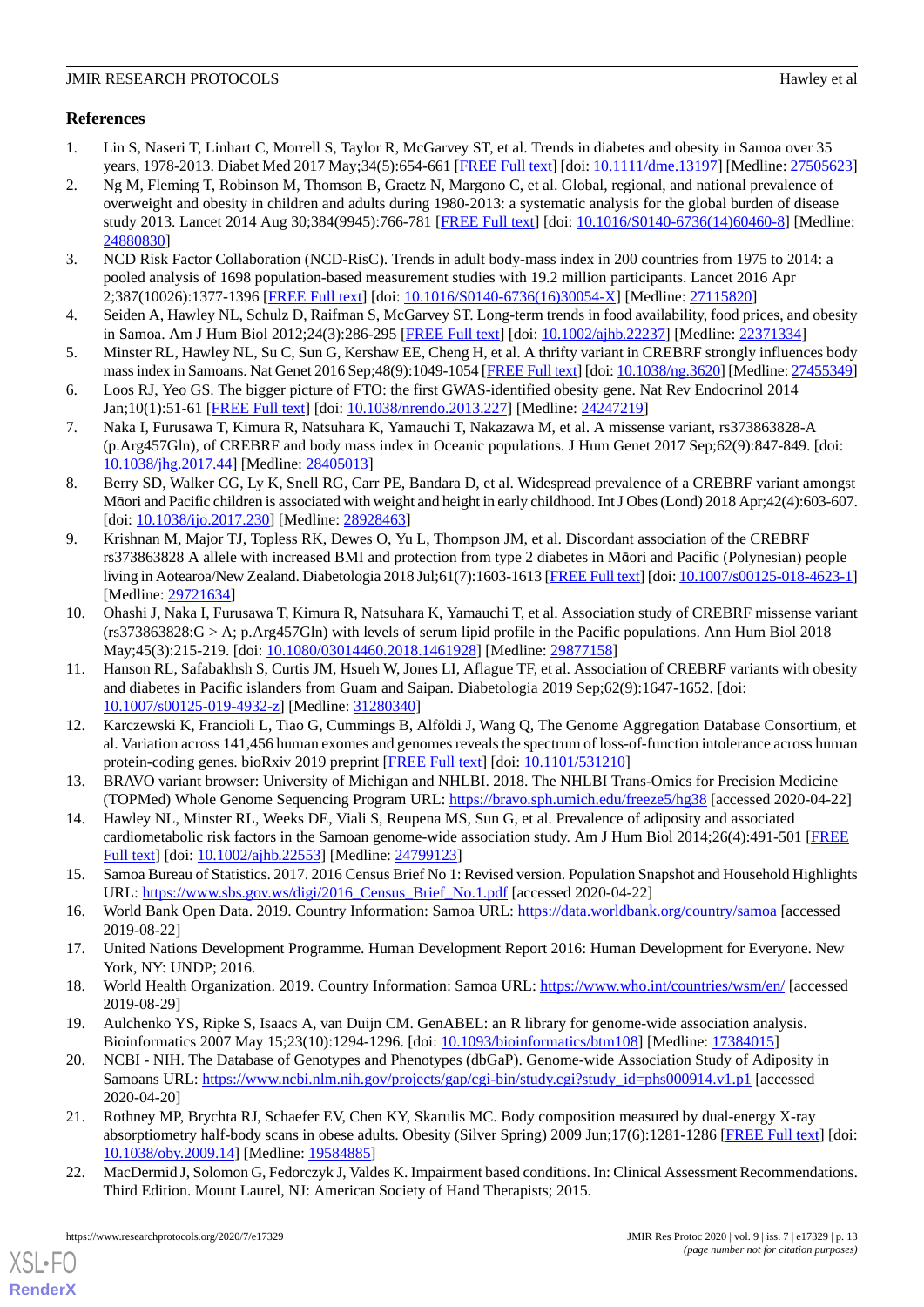- <span id="page-13-0"></span>23. American Diabetes Association. Classification and diagnosis of diabetes: standards of medical care in diabetes-2018. Diabetes Care 2017 Dec 8;41(Supplement 1):S13-S27. [doi: [10.2337/dc18-s002\]](http://dx.doi.org/10.2337/dc18-s002) [Medline: [29222373](http://www.ncbi.nlm.nih.gov/entrez/query.fcgi?cmd=Retrieve&db=PubMed&list_uids=29222373&dopt=Abstract)]
- <span id="page-13-1"></span>24. Harris PA, Taylor R, Thielke R, Payne J, Gonzalez N, Conde JG. Research electronic data capture (REDCap)-a metadata-driven methodology and workflow process for providing translational research informatics support. J Biomed Inform 2009 Apr;42(2):377-381 [\[FREE Full text\]](https://linkinghub.elsevier.com/retrieve/pii/S1532-0464(08)00122-6) [doi: [10.1016/j.jbi.2008.08.010](http://dx.doi.org/10.1016/j.jbi.2008.08.010)] [Medline: [18929686](http://www.ncbi.nlm.nih.gov/entrez/query.fcgi?cmd=Retrieve&db=PubMed&list_uids=18929686&dopt=Abstract)]
- <span id="page-13-2"></span>25. Harris PA, Taylor R, Minor BL, Elliott V, Fernandez M, O'Neal L, REDCap Consortium. The REDCap consortium: building an international community of software platform partners. J Biomed Inform 2019 Jul;95:103208. [doi: [10.1016/j.jbi.2019.103208\]](http://dx.doi.org/10.1016/j.jbi.2019.103208) [Medline: [31078660](http://www.ncbi.nlm.nih.gov/entrez/query.fcgi?cmd=Retrieve&db=PubMed&list_uids=31078660&dopt=Abstract)]
- <span id="page-13-4"></span><span id="page-13-3"></span>26. Moshfegh A, Rhodes D, Baer DJ, Murayi T, Clemens J, Rumpler W, et al. The US department of agriculture automated multiple-pass method reduces bias in the collection of energy intakes. Am J Clin Nutr 2008 Aug;88(2):324-332. [doi: [10.1093/ajcn/88.2.324](http://dx.doi.org/10.1093/ajcn/88.2.324)] [Medline: [18689367](http://www.ncbi.nlm.nih.gov/entrez/query.fcgi?cmd=Retrieve&db=PubMed&list_uids=18689367&dopt=Abstract)]
- <span id="page-13-5"></span>27. Barkan SE, Melnick SL, Preston-Martin S, Weber K, Kalish LA, Miotti P, et al. The women's interagency HIV study. WIHS collaborative study group. Epidemiology 1998 Mar;9(2):117-125. [doi: [10.1097/00001648-199803000-00004\]](http://dx.doi.org/10.1097/00001648-199803000-00004) [Medline: [9504278\]](http://www.ncbi.nlm.nih.gov/entrez/query.fcgi?cmd=Retrieve&db=PubMed&list_uids=9504278&dopt=Abstract)
- <span id="page-13-6"></span>28. World Health Organization. Global Physical Activity Questionnaire (GPAQ). WHO STEPwise Approach to NCD Risk Factor Surveillance URL: [https://www.who.int/ncds/surveillance/steps/GPAQ\\_EN.pdf](https://www.who.int/ncds/surveillance/steps/GPAQ_EN.pdf) [accessed 2019-11-25]
- <span id="page-13-7"></span>29. Cohen S, Kamarck T, Mermelstein R. A global measure of perceived stress. J Health Soc Behav 1983 Dec;24(4):385-396. [doi: [10.2307/2136404](http://dx.doi.org/10.2307/2136404)] [Medline: [6668417\]](http://www.ncbi.nlm.nih.gov/entrez/query.fcgi?cmd=Retrieve&db=PubMed&list_uids=6668417&dopt=Abstract)
- <span id="page-13-8"></span>30. Ware J, Kosinski M, Dewey J, Gandek B. How to Score and Interpret Single-item Health Status Measures: A Manual for Users of the of the SF-8 Health Survey : (with a Supplement on the SF-6 Health Survey). Boston, MA: QualityMetric; 2001.
- <span id="page-13-10"></span><span id="page-13-9"></span>31. Zimet GD, Dahlem NW, Zimet SG, Farley GK. The multidimensional scale of perceived social support. J Pers Assess 1988 Mar; 52(1): 30-41. [doi: [10.1207/s15327752jpa5201\\_2\]](http://dx.doi.org/10.1207/s15327752jpa5201_2)
- <span id="page-13-11"></span>32. O'Brien K, Wortman CB, Kessler RC, Joseph JG. Social relationships of men at risk for AIDS. Soc Sci Med 1993 May;36(9):1161-1167. [doi: [10.1016/0277-9536\(93\)90236-w\]](http://dx.doi.org/10.1016/0277-9536(93)90236-w) [Medline: [8511645](http://www.ncbi.nlm.nih.gov/entrez/query.fcgi?cmd=Retrieve&db=PubMed&list_uids=8511645&dopt=Abstract)]
- <span id="page-13-12"></span>33. Wallston KA, Wallston BS, DeVellis R. Development of the multidimensional health locus of control (MHLC) scales. Health Educ Monogr 1978;6(2):160-170. [doi: [10.1177/109019817800600107\]](http://dx.doi.org/10.1177/109019817800600107) [Medline: [689890](http://www.ncbi.nlm.nih.gov/entrez/query.fcgi?cmd=Retrieve&db=PubMed&list_uids=689890&dopt=Abstract)]
- <span id="page-13-13"></span>34. Sherer M, Maddux JE, Mercandante B, Prentice-Dunn S, Jacobs B, Rogers RW. The self-efficacy scale: construction and validation. Psych Rep 1982;51(2):663-671. [doi: [10.2466/pr0.1982.51.2.663\]](http://dx.doi.org/10.2466/pr0.1982.51.2.663)
- <span id="page-13-14"></span>35. Clark MM, Abrams DB, Niaura RS, Eaton CA, Rossi JS. Self-efficacy in weight management. J Consult Clin Psych 1991;59(5):739-744. [doi: [10.1037/0022-006x.59.5.739\]](http://dx.doi.org/10.1037/0022-006x.59.5.739) [Medline: [1955608](http://www.ncbi.nlm.nih.gov/entrez/query.fcgi?cmd=Retrieve&db=PubMed&list_uids=1955608&dopt=Abstract)]
- <span id="page-13-15"></span>36. Sallis JF, Pinski RB, Grossman RM, Patterson TL, Nader PR. The development of self-efficacy scales for health-related diet and exercise behaviors. Health Educ Res 1988 Nov;3(3):283-292. [doi: [10.1093/her/3.3.283\]](http://dx.doi.org/10.1093/her/3.3.283)
- 37. Coates J, Swindale A, Bilinsky P. Food and Nutrition Technical Assistance III Project (FANTA). 2007. Household Food Insecurity Access Scale (HFIAS) for Measurement of Food Access: Indicator Guide URL: [https://www.fantaproject.org/](https://www.fantaproject.org/monitoring-and-evaluation/household-food-insecurity-access-scale-hfias) [monitoring-and-evaluation/household-food-insecurity-access-scale-hfias](https://www.fantaproject.org/monitoring-and-evaluation/household-food-insecurity-access-scale-hfias) [accessed 2020-04-24]
- <span id="page-13-17"></span><span id="page-13-16"></span>38. Young SL, Boateng GO, Jamaluddine Z, Miller JD, Frongillo EA, Neilands TB, HWISE Research Coordination Network. The Household Water Insecurity Experiences (HWISE) Scale: development and validation of a household water insecurity measure for low-income and middle-income countries. BMJ Glob Health 2019;4(5):e001750 [\[FREE Full text\]](http://europepmc.org/abstract/MED/31637027) [doi: [10.1136/bmjgh-2019-001750](http://dx.doi.org/10.1136/bmjgh-2019-001750)] [Medline: [31637027\]](http://www.ncbi.nlm.nih.gov/entrez/query.fcgi?cmd=Retrieve&db=PubMed&list_uids=31637027&dopt=Abstract)
- <span id="page-13-19"></span><span id="page-13-18"></span>39. Bild D, Bluemke D, Burke G, Detrano R, Roux AV, Folsom AR, et al. Multi-ethnic study of atherosclerosis: objectives and design. Am J Epidemiol 2002 Nov 1;156(9):871-881. [doi: [10.1093/aje/kwf113\]](http://dx.doi.org/10.1093/aje/kwf113) [Medline: [12397006\]](http://www.ncbi.nlm.nih.gov/entrez/query.fcgi?cmd=Retrieve&db=PubMed&list_uids=12397006&dopt=Abstract)
- <span id="page-13-20"></span>40. Johns M. A new method for measuring daytime sleepiness: the Epworth sleepiness scale. Sleep 1991 Dec;14(6):540-545. [doi: [10.1093/sleep/14.6.540\]](http://dx.doi.org/10.1093/sleep/14.6.540) [Medline: [1798888](http://www.ncbi.nlm.nih.gov/entrez/query.fcgi?cmd=Retrieve&db=PubMed&list_uids=1798888&dopt=Abstract)]
- <span id="page-13-21"></span>41. Brewis A, McGarvey S, Jones J, Swinburn B. Perceptions of body size in Pacific islanders. Int J Obes Relat Metab Disord 1998 Feb;22(2):185-189. [doi: [10.1038/sj.ijo.0800562\]](http://dx.doi.org/10.1038/sj.ijo.0800562) [Medline: [9504327](http://www.ncbi.nlm.nih.gov/entrez/query.fcgi?cmd=Retrieve&db=PubMed&list_uids=9504327&dopt=Abstract)]
- <span id="page-13-22"></span>42. Allison D, Basile V, Yuker H. The measurement of attitudes toward and beliefs about obese persons. Int J Eat Disord 1991;10:599-607. [doi: [10.1002/1098-108X\(199109\)10:5<599::AID-EAT2260100512>3.0.CO;2-%23\]](http://dx.doi.org/10.1002/1098-108X(199109)10:5<599::AID-EAT2260100512>3.0.CO;2-%23)
- <span id="page-13-24"></span><span id="page-13-23"></span>43. Myers A, Rosen J. Obesity stigmatization and coping: relation to mental health symptoms, body image, and self-esteem. Int J Obes Relat Metab Disord 1999 Mar;23(3):221-230. [doi: [10.1038/sj.ijo.0800765\]](http://dx.doi.org/10.1038/sj.ijo.0800765) [Medline: [10193866](http://www.ncbi.nlm.nih.gov/entrez/query.fcgi?cmd=Retrieve&db=PubMed&list_uids=10193866&dopt=Abstract)]
- 44. Rosenberg M. Society and the Adolescent Self-Image. Princeton, NJ: Princeton University Press; 1965.
- 45. Neumark-Sztainer D, Hannan PJ, Story M, Perry CL. Weight-control behaviors among adolescent girls and boys: implications for dietary intake. J Am Diet Assoc 2004 Jun;104(6):913-920. [doi: [10.1016/j.jada.2004.03.021\]](http://dx.doi.org/10.1016/j.jada.2004.03.021) [Medline: [15175589\]](http://www.ncbi.nlm.nih.gov/entrez/query.fcgi?cmd=Retrieve&db=PubMed&list_uids=15175589&dopt=Abstract)
- 46. Stunkard AJ, Messick S. The three-factor eating questionnaire to measure dietary restraint, disinhibition and hunger. J Psychosom Res 1985;29(1):71-83. [doi: [10.1016/0022-3999\(85\)90010-8\]](http://dx.doi.org/10.1016/0022-3999(85)90010-8) [Medline: [3981480](http://www.ncbi.nlm.nih.gov/entrez/query.fcgi?cmd=Retrieve&db=PubMed&list_uids=3981480&dopt=Abstract)]
- 47. Carey MP, Jorgensen RS, Weinstock RS, Sprafkin RP, Lantinga LJ, Carnrike CL, et al. Reliability and validity of the appraisal of diabetes scale. J Behav Med 1991 Feb;14(1):43-51. [doi: [10.1007/bf00844767](http://dx.doi.org/10.1007/bf00844767)] [Medline: [2038044](http://www.ncbi.nlm.nih.gov/entrez/query.fcgi?cmd=Retrieve&db=PubMed&list_uids=2038044&dopt=Abstract)]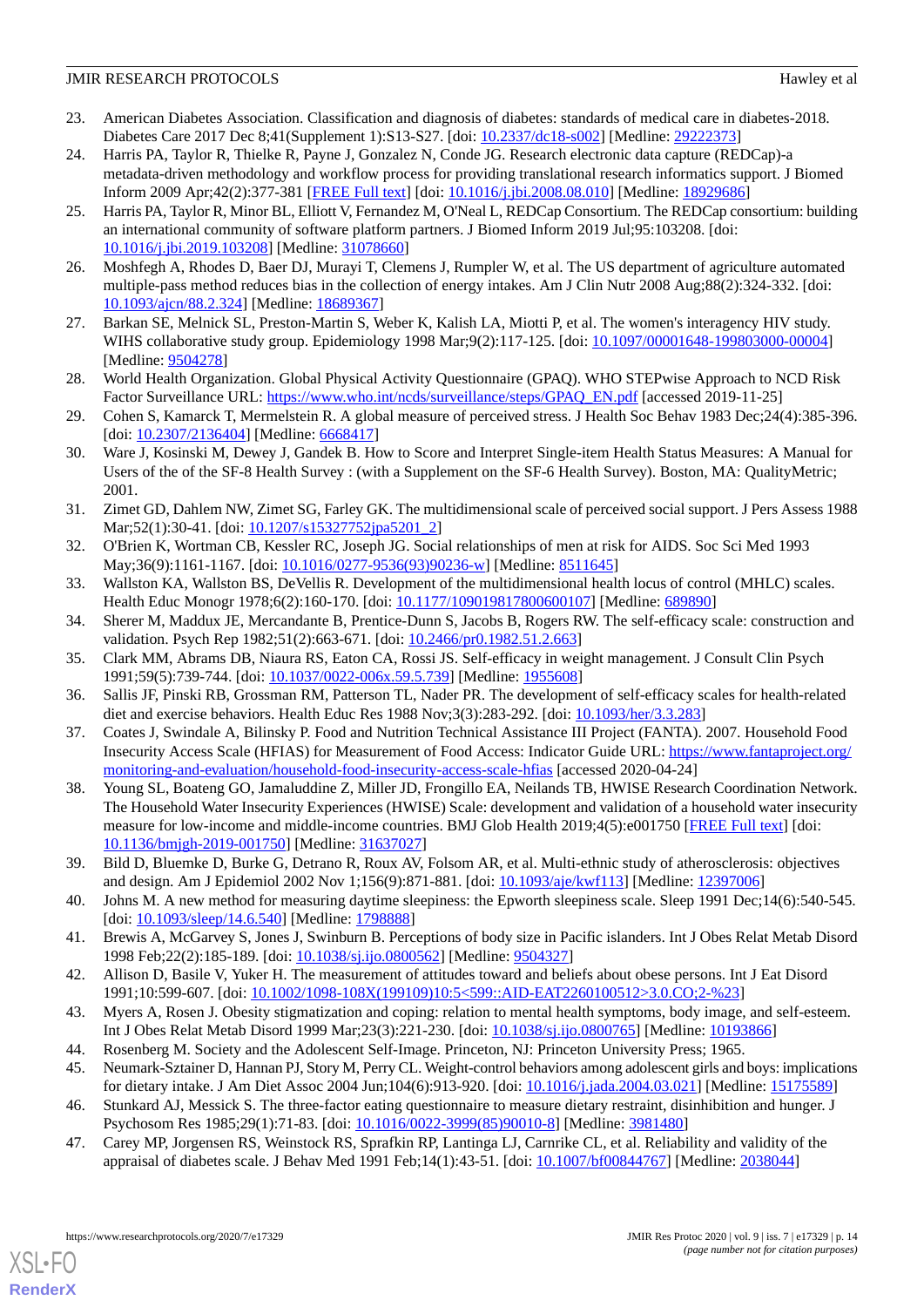- <span id="page-14-0"></span>48. de Pue JD, Dunsiger S, Seiden AD, Blume J, Rosen RK, Goldstein MG, et al. Nurse-community health worker team improves diabetes care in American Samoa: results of a randomized controlled trial. Diabetes Care 2013 Jul;36(7):1947-1953 [[FREE Full text](http://europepmc.org/abstract/MED/23393217)] [doi: [10.2337/dc12-1969\]](http://dx.doi.org/10.2337/dc12-1969) [Medline: [23393217](http://www.ncbi.nlm.nih.gov/entrez/query.fcgi?cmd=Retrieve&db=PubMed&list_uids=23393217&dopt=Abstract)]
- <span id="page-14-1"></span>49. Malmstrom TK, Miller DK, Simonsick EM, Ferrucci L, Morley JE. SARC-F: a symptom score to predict persons with sarcopenia at risk for poor functional outcomes. J Cachexia Sarcopenia Muscle 2016 Mar;7(1):28-36 [\[FREE Full text](https://doi.org/10.1002/jcsm.12048)] [doi: [10.1002/jcsm.12048](http://dx.doi.org/10.1002/jcsm.12048)] [Medline: [27066316\]](http://www.ncbi.nlm.nih.gov/entrez/query.fcgi?cmd=Retrieve&db=PubMed&list_uids=27066316&dopt=Abstract)
- <span id="page-14-3"></span><span id="page-14-2"></span>50. Beynen A, Katan M. Rapid sampling and long-term storage of subcutaneous adipose-tissue biopsies for determination of fatty acid composition. Am J Clin Nutr 1985 Aug;42(2):317-322. [doi: [10.1093/ajcn/42.2.317\]](http://dx.doi.org/10.1093/ajcn/42.2.317) [Medline: [4025201](http://www.ncbi.nlm.nih.gov/entrez/query.fcgi?cmd=Retrieve&db=PubMed&list_uids=4025201&dopt=Abstract)]
- <span id="page-14-4"></span>51. Audas TE, Li Y, Liang G, Lu R. A novel protein, Luman/CREB3 recruitment factor, inhibits Luman activation of the unfolded protein response. Mol Cell Biol 2008 Jun;28(12):3952-3966 [\[FREE Full text\]](http://mcb.asm.org/cgi/pmidlookup?view=long&pmid=18391022) [doi: [10.1128/MCB.01439-07](http://dx.doi.org/10.1128/MCB.01439-07)] [Medline: [18391022](http://www.ncbi.nlm.nih.gov/entrez/query.fcgi?cmd=Retrieve&db=PubMed&list_uids=18391022&dopt=Abstract)]
- <span id="page-14-5"></span>52. Martyn AC, Choleris E, Gillis DJ, Armstrong JN, Amor TR, McCluggage AR, et al. Luman/CREB3 recruitment factor regulates glucocorticoid receptor activity and is essential for prolactin-mediated maternal instinct. Mol Cell Biol 2012 Dec;32(24):5140-5150 [\[FREE Full text](http://mcb.asm.org/cgi/pmidlookup?view=long&pmid=23071095)] [doi: [10.1128/MCB.01142-12\]](http://dx.doi.org/10.1128/MCB.01142-12) [Medline: [23071095\]](http://www.ncbi.nlm.nih.gov/entrez/query.fcgi?cmd=Retrieve&db=PubMed&list_uids=23071095&dopt=Abstract)
- <span id="page-14-6"></span>53. Yang Y, Jin Y, Martyn AC, Lin P, Song Y, Chen F, et al. Expression pattern implicates a potential role for Luman recruitment factor in the process of implantation in uteri and development of preimplantation embryos in mice. J Reprod Dev 2013;59(3):245-251 [[FREE Full text](https://joi.jlc.jst.go.jp/DN/JST.JSTAGE/jrd/2012-137?from=PubMed)] [doi: [10.1262/jrd.2012-137\]](http://dx.doi.org/10.1262/jrd.2012-137) [Medline: [23400243\]](http://www.ncbi.nlm.nih.gov/entrez/query.fcgi?cmd=Retrieve&db=PubMed&list_uids=23400243&dopt=Abstract)
- <span id="page-14-7"></span>54. Yang D, Jiang T, Liu J, Zhang B, Lin P, Chen H, et al. CREB3 regulatory factor-mTOR-autophagy regulates goat endometrial function during early pregnancy. Biol Reprod 2018 May 1;98(5):713-721. [doi: [10.1093/biolre/ioy044\]](http://dx.doi.org/10.1093/biolre/ioy044) [Medline: [29447354](http://www.ncbi.nlm.nih.gov/entrez/query.fcgi?cmd=Retrieve&db=PubMed&list_uids=29447354&dopt=Abstract)]
- <span id="page-14-8"></span>55. Audas TE, Hardy-Smith PW, Penney J, Taylor T, Lu R. Characterization of nuclear foci-targeting of Luman/CREB3 recruitment factor (LRF/CREBRF) and its potential role in inhibition of herpes simplex virus-1 replication. Eur J Cell Biol 2016 Dec;95(12):611-622. [doi: [10.1016/j.ejcb.2016.10.006](http://dx.doi.org/10.1016/j.ejcb.2016.10.006)] [Medline: [28029379](http://www.ncbi.nlm.nih.gov/entrez/query.fcgi?cmd=Retrieve&db=PubMed&list_uids=28029379&dopt=Abstract)]
- <span id="page-14-9"></span>56. Wong N, Cheung H, Solly E, Vanags L, Ritchie W, Nicholls S, et al. Exploring the roles of and in the regulation of angiogenesis by high-density lipoproteins. Int J Mol Sci 2018 Jun 28;19(7):1930 [[FREE Full text](http://www.mdpi.com/resolver?pii=ijms19071903)] [doi: [10.3390/ijms19071903](http://dx.doi.org/10.3390/ijms19071903)] [Medline: [29958463\]](http://www.ncbi.nlm.nih.gov/entrez/query.fcgi?cmd=Retrieve&db=PubMed&list_uids=29958463&dopt=Abstract)
- <span id="page-14-10"></span>57. Han J, Zhang L, Zhang J, Jiang Q, Tong D, Wang X, et al. CREBRF promotes the proliferation of human gastric cancer cells via the AKT signaling pathway. Cell Mol Biol (Noisy-le-grand) 2018 Apr 30;64(5):40-45. [doi: [10.14715/cmb/2018.64.5.6](http://dx.doi.org/10.14715/cmb/2018.64.5.6)] [Medline: [29729692](http://www.ncbi.nlm.nih.gov/entrez/query.fcgi?cmd=Retrieve&db=PubMed&list_uids=29729692&dopt=Abstract)]
- <span id="page-14-11"></span>58. Xue H, Zhang J, Guo X, Wang J, Li J, Gao X, et al. CREBRF is a potent tumor suppressor of glioblastoma by blocking hypoxia-induced autophagy via the CREB3/ATG5 pathway. Int J Oncol 2016 Aug;49(2):519-528. [doi: [10.3892/ijo.2016.3576](http://dx.doi.org/10.3892/ijo.2016.3576)] [Medline: [27278737](http://www.ncbi.nlm.nih.gov/entrez/query.fcgi?cmd=Retrieve&db=PubMed&list_uids=27278737&dopt=Abstract)]
- <span id="page-14-12"></span>59. Tiebe M, Lutz M, de la Garza A, Buechling T, Boutros M, Teleman A. REPTOR and REPTOR-BP regulate organismal metabolism and transcription downstream of TORC1. Dev Cell 2015 May 4;33(3):272-284 [[FREE Full text](https://linkinghub.elsevier.com/retrieve/pii/S1534-5807(15)00181-1)] [doi: [10.1016/j.devcel.2015.03.013](http://dx.doi.org/10.1016/j.devcel.2015.03.013)] [Medline: [25920570](http://www.ncbi.nlm.nih.gov/entrez/query.fcgi?cmd=Retrieve&db=PubMed&list_uids=25920570&dopt=Abstract)]
- <span id="page-14-13"></span>60. Lim S, Vos T, Flaxman A, Danaei G, Shibuya K, Adair-Rohani H, et al. A comparative risk assessment of burden of disease and injury attributable to 67 risk factors and risk factor clusters in 21 regions, 1990-2010: a systematic analysis for the global burden of disease study 2010. Lancet 2012 Dec 15;380(9859):2224-2260 [[FREE Full text](http://europepmc.org/abstract/MED/23245609)] [doi: [10.1016/S0140-6736\(12\)61766-8\]](http://dx.doi.org/10.1016/S0140-6736(12)61766-8) [Medline: [23245609](http://www.ncbi.nlm.nih.gov/entrez/query.fcgi?cmd=Retrieve&db=PubMed&list_uids=23245609&dopt=Abstract)]
- 61. Kuo C, Duan Y, Grady J. Unconditional or conditional logistic regression model for age-matched case-control data? Front Public Health 2018;6:57 [\[FREE Full text\]](https://doi.org/10.3389/fpubh.2018.00057) [doi: [10.3389/fpubh.2018.00057](http://dx.doi.org/10.3389/fpubh.2018.00057)] [Medline: [29552553](http://www.ncbi.nlm.nih.gov/entrez/query.fcgi?cmd=Retrieve&db=PubMed&list_uids=29552553&dopt=Abstract)]

# **Abbreviations**

**AUA:** Apia urban area **BIA:** bioelectrical impedance analysis **BMI:** body mass index **CREBRF:** Creb 3 Regulatory Factor **DXA:** dual-energy x-ray absorptiometry **FBG:** fasting blood glucose **GWAS:** genome-wide association study **HbA1c:** glycated hemoglobin **IRB:** institutional review board **NWU:** Northwest Upolu **OGTT:** oral glucose tolerance test **OLaGA:** obesity, lifestyle, and genetic adaptations **ROU:** rest of Upolu **WST:** Western Samoan tala